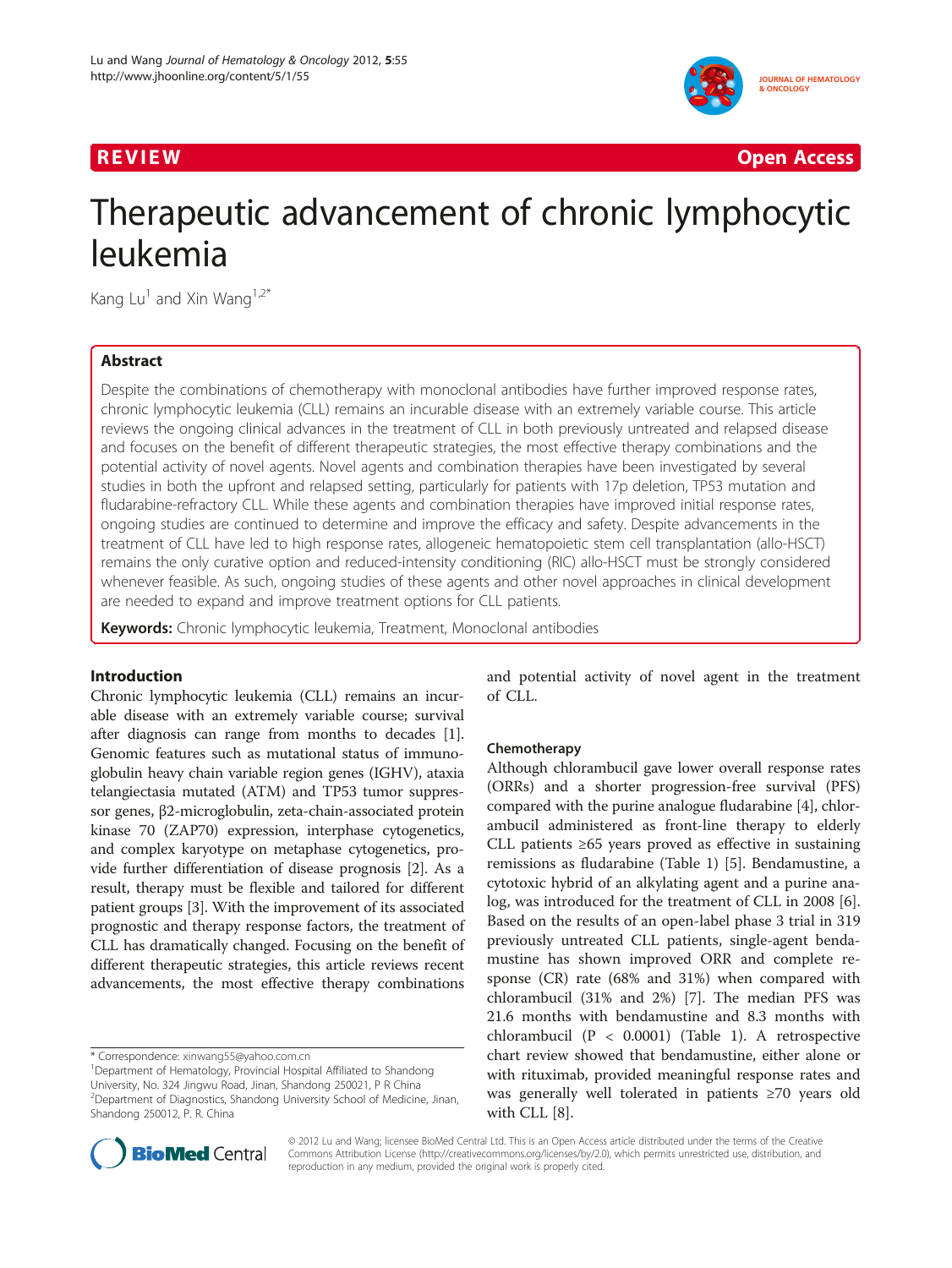| Reference (year)    | Regimen      | <b>Number</b><br>of patients | Median age<br>(years) | CR, %          | ORR,% | <b>Median PFS</b><br>(months) | <b>OS</b>    |
|---------------------|--------------|------------------------------|-----------------------|----------------|-------|-------------------------------|--------------|
| Rai, 2000 [4]       | Chlorambucil | 181                          | 62                    | $\overline{4}$ | 37    | 14                            | Median 56 m  |
|                     | Fludarabine  | 170                          | 64                    | 20             | 63    | 20                            | Median 66 m  |
| Eichhorst, 2009 [5] | Chlorambucil | 100                          | 70                    | 0              | 51    | 18                            | Median 64 m  |
|                     | Fludarabine  | 93                           | 71                    | 7              | 72    | 19                            | Median 46 m  |
| Knauf, 2009 [7]     | Chlorambucil | 157                          | 66                    | $\overline{2}$ | 31    | 8.3                           | <b>NR</b>    |
|                     | Bendamustine | 162                          | 63                    | 31             | 68    | 21.6                          | <b>NR</b>    |
| Eichhorst, 2006 [9] | Fludarabine  | 164                          | 59                    | 7              | 83    | 20                            | 81% at 3 y   |
|                     | FC           | 164                          | 58                    | 24             | 94    | 48                            | 80% at 3 y   |
| Catovsky, 2007 [10] | Fludarabine  | 194                          | 64                    | 15             | 80    | 23                            | 52% at 5 y   |
|                     | FC           | 196                          | 65                    | 38             | 94    | 43                            | 54% at 5 y   |
|                     | Chlorambucil | 387                          | 65                    | 7              | 72    | 20                            | 59% at 5 y   |
| Flinn, 2007 [11]    | Fludarabine  | 137                          | 61                    | 5              | 60    | 19                            | 80% at 2 y   |
|                     | FC           | 141                          | 61                    | 23             | 74    | 32                            | 79% at 2 y   |
| Robak, 2010 [13]    | CC           | 192                          | 58                    | 47             | 88    | 28                            | 62.4% at 4 y |
|                     | FC           | 203                          | 59                    | 46             | 82    | 27                            | 60.6% at 4 y |
| Robak, 2011 [15]    | Cladribine   | 174                          | 61                    | 21             | 78    | 27.2                          | Median 45 m  |
|                     | CC           | 171                          | 62                    | 29             | 83    | 22.4                          | Median 48 m  |
|                     | CMC          | 163                          | 59                    | 36             | 80    | 25.6                          | Median 46 m  |

<span id="page-1-0"></span>Table 1 Phase 3 trials of chemotherapy in previously untreated CLL patients

Abbreviations: CC, cladribine, cyclophosphamide; CMC, cladribine, cyclophosphamide, mitoxantrone; CR, complete response; FC, fludarabine, cyclophosphamide; NR, not researched; ORR, overall response rate; OS, overall survival; PFS, progression-free survival.

Three randomized trials in untreated CLL patients comparing fludarabine and cyclophosphamide (FC) with fludarabine monotherapy showed superior CRs, ORRs and PFS for the FC arm [\[3,9](#page-7-0)-[11](#page-7-0)], while a analysis of the subgroup of patients without high-risk genetic deletions showed superior overall survival (OS), in these patients comparing FC with fludarabine monotherapy [[12](#page-7-0)]. A randomized phase 3 trial showed that cladribine and fludarabine in combination with cyclophosphamide are equally effective and safe first-line regimens for progressive CLL. However, both combinations have unsatisfactory activity in patients with 17p13 (TP53 gene) deletion (Table 1) [\[13\]](#page-7-0). One trial of cladribine (C) versus cladribine and cyclophosphamide (CC) versus cladribine, cyclphosphamide plus mitoxantrone (CMC) showed superior CRs for the CMC arm over C but not the CC arm [\[14\]](#page-7-0). However, long term results for these patients confirmed that cladribine alone, CC and CMC regimens produced comparable PFS and OS in previously untreated progressive CLL (Table 1) [\[15](#page-7-0)].

# Monoclonal antibodies

# Rituximab

As the first approved therapeutic antibody for the treatment of cancer, rituximab used in CLL has been extensively explored. Numerous studies combining rituximab with other therapies have been pursued, as summarized in Table [2.](#page-2-0) In a randomized phase 2 study, a total of 104 patients were enrolled. Fludarabine with concurrent rituximab ( $n = 51$ ) was compared to fludarabine with sequential rituximab ( $n = 53$ ) in untreated patients with CLL [[16\]](#page-8-0). After a median follow-up of 117 months (range, 66 to 131 months), the median PFS and OS times for the treatment groups were similar, with an overall estimated median PFS of 42 months (95% CI, 31 to 46 months) and median OS of 85 months (95% CI, 71 to 95 months) [\[17](#page-8-0)]. These long-term data support fludarabine plus rituximab as one acceptable first-line treatment for symptomatic patients with CLL.

The combination of pentostatin, cyclophosphamide, and rituximab (PCR) achieved an ORR >90%, with >40% CR in patients with untreated CLL [[18\]](#page-8-0). Moreover, the findings of a phase 2 trial suggested that increasing the dose of the purine nucleoside analogue did not eliminate the need for cyclophosphamide in chemoimmunotherapy for the treatment of CLL [[19\]](#page-8-0). A phase 3 trial compared the combination of fludarabine, cyclophosphamide, and rituximab (FCR) and PCR in previously untreated or minimally treated B-cell CLL [[20](#page-8-0)]. The infection rate (FCR/PCR) was 31%/36%, 12 (14%)/6 (7%) patients achieved CR; the ORR including CR, partial response (PR), and nodular PR (nPR) was 59%/49%.

A phase 1/2 trial of fludarabine, bendamustine, and rituximab (FBR) chemoimmunotherapy for previously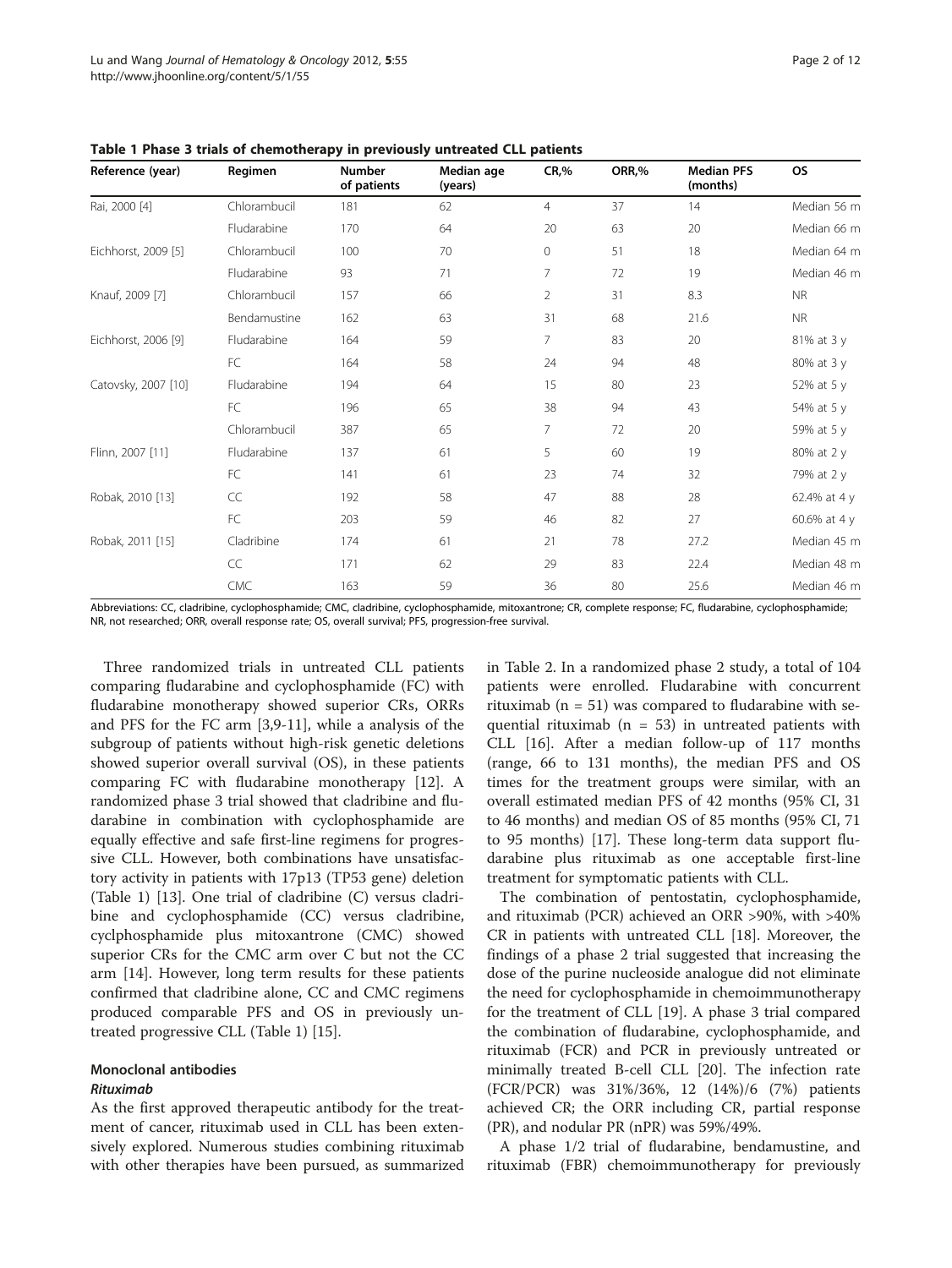| Reference (year)    | Regimen    | Phase          | <b>Number</b><br>of patients | <b>Treatment</b><br>status | <b>CR,%</b> | ORR.% | <b>Median PFS</b><br>(months) | <b>Median OS</b><br>(months) |
|---------------------|------------|----------------|------------------------------|----------------------------|-------------|-------|-------------------------------|------------------------------|
| Woyach, 2011 [17]   | FR(C)      | 2              | 51                           | Untreated                  | 47          | 90    | 42                            | 85                           |
|                     | FR(S)      |                | 53                           | Untreated                  | 28          | 77    |                               |                              |
| Kay, 2007 [18]      | PCR        | $\overline{2}$ | 64                           | Untreated                  | 41          | 91    | 32.6                          | Not Rep                      |
| Kay, 2010 [19]      | <b>PR</b>  | 2              | 33                           | Untreated                  | 27          | 76    | 12                            | Not Rep                      |
| Reynolds, 2011 [20] | PCR        | 3              | 92                           | 20% Pretreated             | 7           | 49    | <b>NR</b>                     | NR.                          |
|                     | <b>FCR</b> |                | 92                           | 20% Pretreated             | 14          | 59    | <b>NR</b>                     | NR.                          |
| Wierda, 2011 [21]   | <b>FBR</b> | 1/2            | 14                           | Untreated                  | 36          | 93    | Not Rep                       | Not Rep                      |
| Bosch, 2011 [23]    | R-FCM      | 2              | 72                           | Untreated                  | 82          | 93    | Not Rep                       | Not Rep                      |
| Jenke, 2011 [24]    | CHOP-R     | 2              | 26                           | Pretreated, F-ref          | $\Omega$    | 54    | 11                            | 27                           |
|                     |            |                | 15                           | Pretreated, RT             |             | 67    | 15                            | 27                           |
|                     |            |                | 15                           | Pretreated, AIC            | 0           | 82    | 14                            | 50                           |

<span id="page-2-0"></span>Table 2 Selected trials of chemoimmunotherapy with rituximab in CLL patients

Abbreviations: AIC, autoimmune cytopenia; CHOP-R, cyclophosphamide, adriamycin, vincristine and prednisone plus rituximab; CR, complete response; FBR, fludarabine, bendamustine, and rituximab; FR (C), fludarabine, rituximab, concurrent; FR (S), fludarabine, rituximab, sequential; FCR, fludarabine, cyclophosphamide, rituximab; F-ref, fludarabine-refractory; NR, not researched; Not Rep, not reported; ORR, overall response rate; OS, overall survival; PCR, penostatin cyclophosphamide, rituximab; PFS, progression-free survival; R-FCM, rituximab, fludarabine, cyclophosphamide, mitoxantrone; RT: Richter's transformation.

treated patients with CLL indicated that the FBR regimen was tolerated up to the highest bendamustine dose evaluated with significant efficacy [\[21](#page-8-0)]. In another study, retherapy with bendamustine, mitoxantrone and rituximab in patients with relapsed/refractory CLL and indolent lymphomas also achieved high response rates [\[22](#page-8-0)]. Another chemoimmunotherapies with rituximab in CLL patients were also studied in recent trials [\[23,24\]](#page-8-0).

# Alemtuzumab

As a recombinant monoclonal antibody that targets the CD52 cell-surface antigen, alemtuzumab significantly improved PFS, time to alternative treatment, ORR and CR, and minimal residual disease-negative remissions in previously untreated CLL patients, compared with chlorambucil (Table 3) [[25\]](#page-8-0). Furthermore, alemtuzumab

demonstrated significant activity in patients with bulky nodes, as evidenced by an ORR in patients with lymph nodes ≥5 cm of 76% in alemtuzumab-treated patients versus 44% in chlorambucil-treated patients ( $P = 0.0125$ ). Alemtuzumab also showed a promising safety profile coupled with satisfactory effectiveness in poor prognosis CLL [\[26,27\]](#page-8-0). The combination of alemtuzumab and oral dexamethasone showed high response rates in elder patients with ultra high-risk CLL, with promising preliminary findings for PFS and OS. However, the improved initial response by adding dexamethasone did not seem to translate into improved long-term results, when compared to the preceding CLL2H study with single agent alemtuzumab (Table 3) [[28](#page-8-0)].

Alemtuzumab based chemoimmunotherapy has also shown good responses in relapsed/refractory disease

| Reference (year)        | Regimen      | Phase          | <b>Number</b><br>of patients | <b>Treatment</b><br>status | CR, %          | ORR,% | <b>Median PFS</b><br>(months) | <b>Median OS</b><br>(months) |
|-------------------------|--------------|----------------|------------------------------|----------------------------|----------------|-------|-------------------------------|------------------------------|
| Hillmen, 2007 [25]      | Alemtuzumab  | 3              | 149                          | Untreated                  | 24             | 83    | 14.6                          | <b>NR</b>                    |
|                         | Chlorambucil |                | 148                          | Untreated                  | $\overline{2}$ | 55    | 11.7                          | NR.                          |
| Gritti, 2012 [27]       | Alemtuzumab  | 2              | 18                           | F-ref                      |                | 44    | 10.3                          | 29.1                         |
| Stilgenbauer, 2011 [28] | AD           | $\overline{2}$ | 30                           | Untreated, del(17p)        | 20             | 97    | 16.9                          | $>24$ , NR                   |
|                         |              |                | 17                           | Relapse, del(17p)          | 0              | 76    | 10.4                          | 15                           |
|                         |              |                | 40                           | F-ref                      | 5              | 70    | 8.4                           | 12                           |
| Geisler, 2011 [29]      | <b>AFC</b>   | 3              | 129                          | Untreated, high-risk       | 57             | 88    | 37                            | <b>NR</b>                    |
|                         | FC           |                | 133                          | Untreated, high-risk       | 45             | 80    | 31                            | NR.                          |
| Badoux, 2011 [30]       | CFAR         | 2              | 80                           | Refractory /relapse        | 29             | 65    | 10.6                          | N/A                          |
| Zent, 2011 [31]         | PAR          | $\overline{2}$ | 19                           | Refractory /relapse        | 32             | 74    | $\overline{7}$                | 23                           |

Table 3 Selected trials of alemtuzumab monotherapy and chemoimmunotherapy in CLL patients

Abbreviations: A, alemtuzumab; AD, alemtuzumab and dexamethasone; AFC, alemtuzumab plus fludarabine and cyclophosphamide; CFAR, fludarabine, cyclophosphamide, alemtuzumab and rituximab; CR, complete response; FC, fludarabine and cyclophosphamide; F-ref, fludarabine-refractory; N/A, not applicable; NR, not researched; Not Rep, not reported; ORR, overall response rate; OS, overall survival; PAR, pentostatin, alemtuzumab, and rituximab.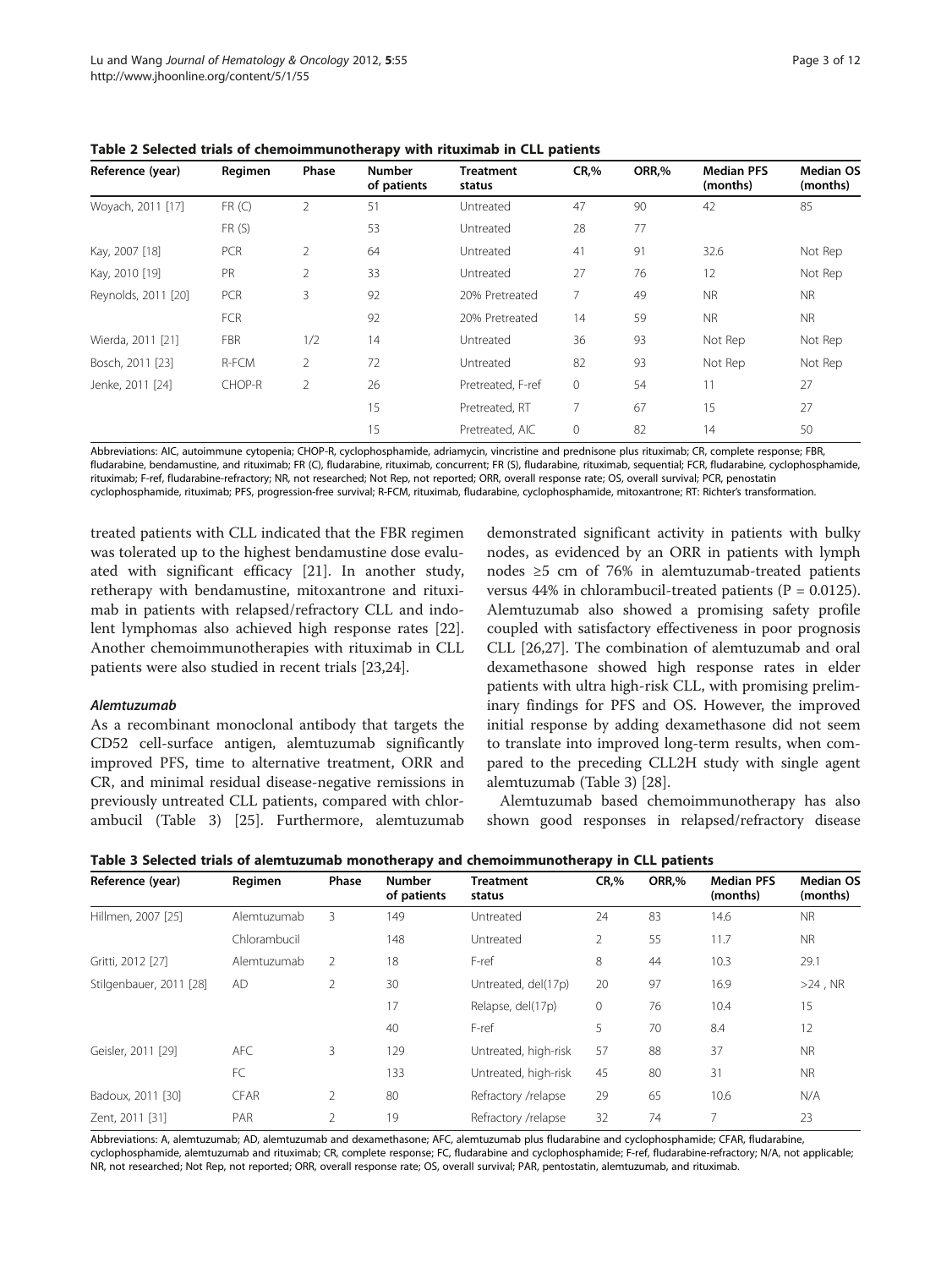(Table [3](#page-2-0)). An early analysis of the randomized phase 3 CLL trial recently indicated that chemoimmunotherapy with low-dose subcutaneous alemtuzumab plus oral fludarabine and cyclophosphamide was safe and induced more and deeper CRs in untreated patients with highrisk CLL than chemotherapy with FC alone [[29](#page-8-0)]. Good response rates in highly pretreated high-risk group of patients were indicated in a phase 2 study of alemtuzumab plus FCR (CFAR), although there was no benefit in survival outcomes [[30\]](#page-8-0). Another study also indicated that pentostatin, alemtuzumab, and low dose rituximab was effective therapy for relapsed/refractory CLL/small lymphocytic lymphoma (SLL) [\[31\]](#page-8-0).

Final results of a phase 2 study in previously untreated elderly CLL patients indicated that three courses of FC only yielded a rather high response rate and a short (8 weeks) alemtuzumab consolidation course could thereafter be administered safely, leading to a 52% rate of PR to CR switches, a high proportion of patients with undetectable blood MRD after the end of treatment and durable responses. Overall, 26 patients were in CR after the whole treatment strategy accounting for 51% of the entire cohort [\[32](#page-8-0)]. In another study, Alemtuzumab consolidation for residual disease after treatment with highdose methylprednisolone plus rituximab (HDMP-R) was well tolerated and effective in patients with CLL [\[33](#page-8-0)]. However, alemtuzumab consolidation did not improve outcome for CLL patients with high risk genomic features on successive Cancer and Leukemia Group B (CALGB) trials [\[34\]](#page-8-0).

# Ofatumumab

Ofatumumab is a fully humanized CD20 monoclonal antibody that targets an epitope different from the epitope targeted by rituximab. Based on the interim analysis of the pivotal international clinical trial, which included data from 138 CLL patients refractory to fludarabine and alemtuzumab (FA-ref) and refractory to fludarabine but did not receive treatment with alemtuzumab due to bulky disease (BF-ref ), ofatumumab had been approved by the FDA for patients with CLL refractory to fludarabine and alemtuzumab in October 2009 [\[35\]](#page-8-0). At this interim analysis, the ORR (primary endpoint) with single-agent ofatumumab was 58% (99% CI: 40, 74) in the FA-ref group and 47% (99% CI: 32, 62) in the BFref group. The final results for the primary endpoint of this study in 206 enrolled patients indicated that the ORR was 51% for the FA-ref group and 44% for the BF-ref group (Table [4](#page-4-0)) [\[36\]](#page-8-0). In another phase 2 trial of ofatumumab for older patients and patients who refused fludarabine-based regimens with previously untreated CLL or SLL, 13 patients (44%) achieved an objective response (CR, 0; PR, 13); 16 (53%) patients had stable disease (SD); 1 patient (3%) had progressive disease (PD) (Table [4](#page-4-0)) [\[37](#page-8-0)].

Front-line ofatumumab-based chemoimmunotherapy appeared to be well-tolerated in patients with CLL. An international phase 2 trial investigated the efficacy and safety of 2 dose levels of ofatumumab combined with fludarabine and cyclophosphamide (O-FC) in previously untreated patients with CLL. In this trial, 61 patients were randomized to the ofatumumab 500 mg  $(n = 31)$ or 1000 mg ( $n = 30$ ) dose cohorts. The CR rate was 32% for the 500 mg and 50% for the 1000 mg cohort, and the ORR was 77% and 73%, respectively. The most frequent Common Terminology Criteria grade 3–4 investigatorreported adverse events were neutropenia (48%), thrombocytopenia (15%), anemia (13%), and infection (8%) (Table [4](#page-4-0)) [[38\]](#page-8-0). Another clinical trial has been initiated to study the effect of ofatumumab in combination with pentostatin and cyclophosphamide (PCO) for patients with previously untreated CLL (Table [4](#page-4-0)) [\[39](#page-8-0)]. Compared to the historic experience with rituximabbased chemoimmunotherapy, ofatumumab-based chemoimmunotherapy appeared to have less hematologic toxicity and improved efficacy.

# Lumiliximab

Lumiliximab is a macaque-human primatized monoclonal antibody that targets the CD23 antigen. In a phase 1 trial, investigators found that lumiliximab was well tolerated but showed minimal activity [\[40](#page-8-0)]. In a phase 1/2 trial, FCR plus lumiliximab resulted in an OR rate of 65% and a CR rate of 52%, and the toxicity of the combination appeared no different from that which was previously reported with FCR in treatment of relapsed CLL [[41\]](#page-8-0). However, a phase 3 study comparing FCR to FCR plus lumiliximab in relapsed CLL showed no benefit in terms of improved response rate of PFS with the addition of lumiliximab to FCR [\[42\]](#page-8-0).

# Obinutuzumab

Obinutuzumab (GA101) is a humanized, third generation, type II CD20 IgG1 antibody with a glycoengineered Fc region [[43\]](#page-8-0). It exhibits enhanced antibody-dependent cellular cytotoxicity and superior caspase-independent apotosis induction in comparison with classic type I CD20 antibodies, such as rituximab. Modification of elbow hinge sequences within the antibody variable framework regions resulted in a strong apoptosisinducing activity of obinutuzumab. Complement and antibody-dependent cellular cytotoxicity are believed to be the major effector mechanisms of obinutuzumab in whole blood assays [[44\]](#page-9-0). 13 patients with relapsed or refractory disease were enrolled in a phase 1 study of obinutuzumab. The results showed that the ORR was 62%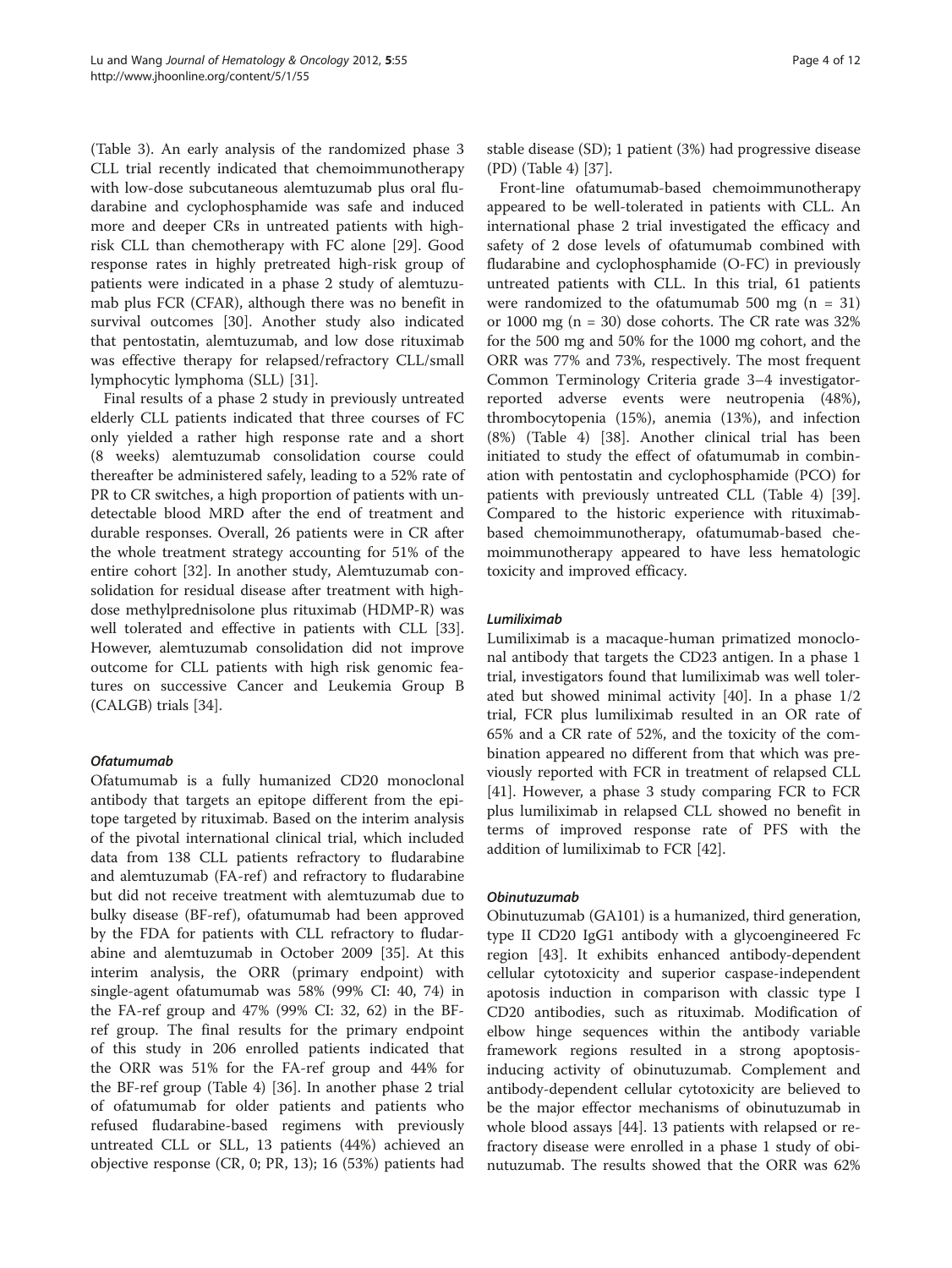<span id="page-4-0"></span>Table 4 Phase 2 trials of ofatumumab monotherapy and chemoimmunotherapy in CLL patients

| Reference (year)     | Regimen        | <b>Number</b><br>of patients | <b>Treatment</b><br>status | CR, %    | ORR,% | <b>Median PFS</b><br>(months) | <b>Median OS</b><br>(months) |
|----------------------|----------------|------------------------------|----------------------------|----------|-------|-------------------------------|------------------------------|
| Wierda, 2010 [36]    | Ofatumumab     | 95                           | FA-ref                     | $\Omega$ | 51    | 5.5                           | 14.2                         |
|                      |                | 111                          | BF-ref                     |          | 44    | 5.5                           | 17.4                         |
| Flinn, 2011 [37]     | Ofatumumab     | 42                           | Untreated                  |          | 44    | <b>NR</b>                     | <b>NR</b>                    |
| Wierda, 2011 [38]    | O-FC (500 mg)  | 31                           | Untreated                  | 32       | 77    | <b>NR</b>                     | <b>NR</b>                    |
|                      | O-FC (1000 mg) | 30                           | Untreated                  | 50       | 73    | <b>NR</b>                     | <b>NR</b>                    |
| Shanafelt, 2011 [39] | <b>PCO</b>     | 33                           | Untreated                  | 45       | 94    | <b>NR</b>                     | <b>NR</b>                    |

Abbreviations: BF-ref, fludarabine-refractory CLL with bulky (>5 cm) lymphadenopathy; CR, complete response; FA-ref, fludarabine- and alemtuzumab-refractory; NR, not researched; O-FC (500 mg), 500 mg ofatumumab combined with fludarabine and cyclophosphamide; O-FC (1000 mg), 1000 mg ofatumumab combined with fludarabine and cyclophosphamide; ORR, overall response rate; OS, overall survival; PCO, pentostatin, cyclophosphamide and ofatumumab.

(1 CRi, 7 PRs, and 5 SDs) with no clear dose relationship established [[45\]](#page-9-0).

# Immunomodulatory drugs

The encouraging antitumour activity of thalidomide in various malignant disorders led to development of subsequent analogues. The immunomodulatory agents lenalidomide and pomalidomide have shown promising antineoplastic activity in various tumor types [\[46,47](#page-9-0)]. Lenalidomide has demonstrated clinical efficacy in CLL through various mechanisms [[48\]](#page-9-0). The results of a recent study showed that lenalidomide therapy was well tolerated and induced durable remissions in the population of elderly, symptomatic patients with CLL [[49](#page-9-0)]. In this study, sixty patients with CLL, which were 65 years of age and older, received treatment with lenalidomide. At a median follow-up of 29 months, 53 patients (88%) are alive and 32 patients (53%) remain on therapy. Estimated 2-year PFS was 60%. The ORR to lenalidomide therapy was 65%, including 10% CR, 5% CR with residual cytopenia, 7% nPR, and 43% PR. Neutropenia was the most common grade 3 or 4 treatment-related toxicity observed in 34% of treatment cycles. Major infections or neutropenic fever occurred in 13% of patients.

A phase 2, 2-stage study was designed to evaluate the combination of lenalidomide and rituximab for the initial treatment of patients with CLL [[50\]](#page-9-0). 40 patients enrolled into arm A (age under 65), and 29 into arm B (age 65 or older). The median age on arm A was 57 years (range 45–64) and arm B 70 years (range 65–80). The ORR to therapy for arm A was 94%, with 20% achieving a CR and 17% a nPR. The ORR for arm B was 77% with 9% achieving a CR. Arm A patients had median follow-up of 17 months with an estimated median PFS of 19 months. Arm B had a median follow-up of 7 months, with an estimated 85% remaining progression free at 7 months. Another phase 2 study of lenalidomide and rituximab in patients with relapsed or refractory CLL indicated that the combination of lenalidomide and rituximab led to durable responses in patients with relapsed and

refractory CLL and was active also in patients with 17p deletion [\[51](#page-9-0)]. The combination therapy with ofatumumab and lenalidomide in patients with relapsed CLL was also conducted in a phase 2 trial. 5 patients (15%) achieved CR (including 1 CRi) and 17 patients (50%) PR, for an ORR of 65% [\[52](#page-9-0)].

Lenalidomide-based consolidation for CLL patients receiving first-line chemoimmunotherapy induction appeared to improve the quality of response and prolonged time to retreatment [\[53](#page-9-0)]. Based on early experience, lenalidomide consolidation after chemotherapy could further improve responses in 27% of patients with CLL. Elimination of MRD was seen in 12% of patients treated [\[54](#page-9-0)].

### High-Dose Methylprednisolone

High-dose methylprednisolone (HDMP) has proved to be an active treatment in patients with relapsed/refractory CLL, including those with unfavorable cytogenetic features by numerous studies [[55-57](#page-9-0)]. A phase 2 study combining rituximab with HDMP as a salvage regimen for the treatment of patients with fludarabine-refractory CLL showed an ORR of 93%, with a CR rate of 36% [\[58](#page-9-0)]. Another report from the same group showed a similar efficacy in the front-line setting: an ORR of 96%, with a CR rate of 32% using a reduced number of days of methylprednisolone [\[59](#page-9-0)]. Although a lower ORR of 78% (22% CR) was reported by a larger single-institution review of 37 patients who were treated with the same HDMP plus rituximab combination, a high response rate was showed for those with high-risk cytogenetic abnormalities, including ORRs of 55.6% and 66.7% for those with 17p deletion and 11q deletion, respectively [[60\]](#page-9-0).

Another study evaluated the efficacy and safety of dose-dense HDMP plus rituximab in patients with highrisk CLL. 29 patients with relapsed or progressive CLL with adverse cytogenetics (17p deletion, TP53 mutation, 11q deletion, and/or trisomy 12) and/or progression within 12 months of fludarabine treatment were included. The ORR was 62%, and 28% of patients had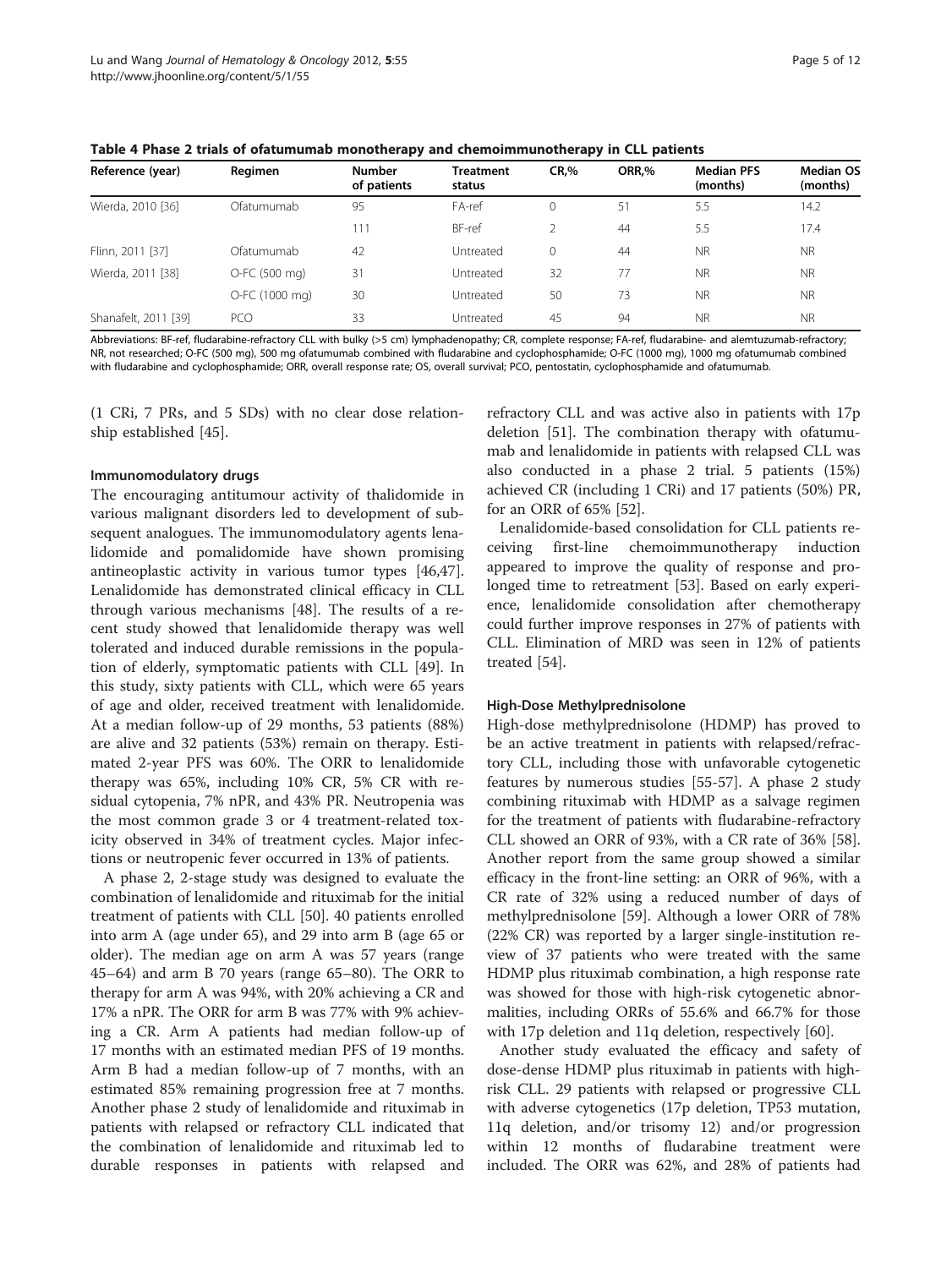SD. In 13 patients with 17p deletion/TP53 mutation, ORR was 69%. After 22 months, the median PFS and OS were 12 and 31 months, respectively. The most frequent toxicity was hyperglycemia, and three deaths occurred in the study [\[61\]](#page-9-0). Combination of HDMP and ofatumumab was also demonstrated as an effective salvage treatment for heavily pretreated, unfit or refractory patients with CLL [[62](#page-9-0)].

# Cyclin-dependent kinase (CDK) inhibitors

As a broad CDK inhibitor, flavopiridol (alvocidib) could induce apoptosis in human CLL cells and is independent on p53 ways. Flavopiridol has demonstrated activity in patients with relapsed CLL, including those with high-risk genomic features and bulky lymphadenopathy [[63-65](#page-9-0)]. Outcomes of refractory CLL patients in two age categories ( $\geq$ 70,  $\lt$ 70 years) treated with single-agent flavopiridol indicated that flavopiridol treatment of patients aged 70 or older with refractory or relapsed CLL was a feasible therapeutic approach, and may have similar efficacy relative to younger patients. No significant difference between older and younger patients was observed in response rates (43% versus 47%) or median PFS (8.7 versus 9.9 months,  $P > 0.80$ ). Although median OS was worse in older patients (2.1 versus 2.4 years,  $P = 0.02$ ), when adjusted for other factors, this difference was no longer significant ( $P > 0.10$ ). With exception to infections (older =  $29\%$  versus younger =  $62\%$ ), no significant association with toxicity was observed [\[66\]](#page-9-0).

Activity of combined flavopiridol and lenalidomide in patients with cytogenetically high risk CLL was observed in a phase 1 trial. The results showed that the combination of flavopiridol and lenalidomide was well tolerated without increased risks of tumor lysis syndrome or tumor flare, with significant activity in patients with bulky, cytogenetically high-risk CLL. In 23 evaluable patients who completed 1 or more cycles of combined lenalidomide and flavopiridol, PRs were observed in 13 patients (57%). 6 patients were able to proceed to allogeneic transplant after 1–3 cycles, and 4 of these patients remain in remission. Median PFS and OS are 7 months (range 0–24 months; 95% CI 5, 11) and 23 months (range 0–27 months; 95% CI 13, 27), respectively [\[67](#page-9-0)].

Other related CDK inhibitors, such as dinaciclib (SCH 727965), BMS-387032 (SNS-032), sunitinib and sorafenib are being investigated in patients with relapsed or refractory CLL. In a phase 1 trial, dinaciclib appeared to have a similar response rate but less toxicity than flavopiridol in patients with relapsed or refractory CLL [\[68\]](#page-9-0).

# Bcl-2 inhibitors

Navitoclax (ABT-263) is a small-molecule BH3 mimetic that potently inhibits BCL-2, BCL-xL, and BCL-w and is

able to induce apoptosis in primary CLL cells. In a phase 1/2a trial in patients with relapsed or refractory CLL, 90% patients showed at least a 50% decrease in absolute lymphocyte count, and the ORR was 35%, all PRs. The median treatment duration was 7 months, with median PFS and time to progression of 25 months. Furthermore, the PFS was similar in fludarabine-refractory and fludarabine-sensitive patients. However, significant toxicity of thrombocytopenia may limit the use of navitoclax in heavily pretreated fludarabine-refractory CLL patients [[69,70\]](#page-9-0). Combination study has been conducted to examine whether navitoclax could be used safely in combination with FCR or bendamustine plus rituximab (BR) for treatment of patients with CLL. Of the 16 patients assessed in Arm B (BR), 6 achieved CR, 7 PR, 2 SD and 1 with PD. The ORR was 81% (13/16). In this arm, 3/5 patients with 17p deletion achieved PR. Of the 4 patients assessed in Arm A (FCR), 2 achieved PR, 1 SD and 1 with PD. The combination of navitoclax with BR appeared well-tolerated and to have anti-tumor activity [\[71](#page-9-0)]. Other Bcl-2 inhibitors included oblimersen, gossypol (AT-101), obatoclax, SPC2996 are also in investigational phases and further studies with these agents are warranted [[72-](#page-9-0)[75](#page-10-0)].

# Kinase inhibitors of B-cell receptor (BCR) signaling pathways

# Phosphatidylinositol-3-kinase (PI3K) inhibitors

In lymphocytes, the PI3K isoform p110δ (PI3Kδ) transmits signals from surface receptors, including the B-cell receptor (BCR). GS-1101 (CAL-101), an isoformselective inhibitor of PI3Kδ that inhibits PI3K signaling, which induces apoptosis of CLL cells and reduces interactions that retain CLL cells in protective tissue microenvironments in vitro, displays clinical activity in CLL, causing rapid lymph node shrinkage and a transient lymphocytosis [\[76\]](#page-10-0). A phase 1 study of GS-1101 in 37 patients with relapsed or refractory CLL was reported [[77\]](#page-10-0). GS-1101 reduced lymphadenopathy in all of the patients, and 91% achieved a lymph node response (≥50% reduction in target nodal lesions). The ORR was 33% (all PRs) and the median duration of response had not been reached. 75% of patients with CLL-related thrombocytopenia had either an improvement to  $>100,000/\mu L$  or a  $>50\%$  increase from baseline. Another phase 1 trial studied GS-1101 in combination with rituximab and/or bendamustine in 27 patients with previously treated CLL [[78\]](#page-10-0). The results indicated that GS-1101 offered major and rapid reductions in lymphadenopathy. Recently, the preliminary data from a phase 1 trial suggested that SAR245408, an oral pan-PI3K inhibitor, was generally well tolerated in heavily pretreated relapsed/ refractory CLL [\[79](#page-10-0)].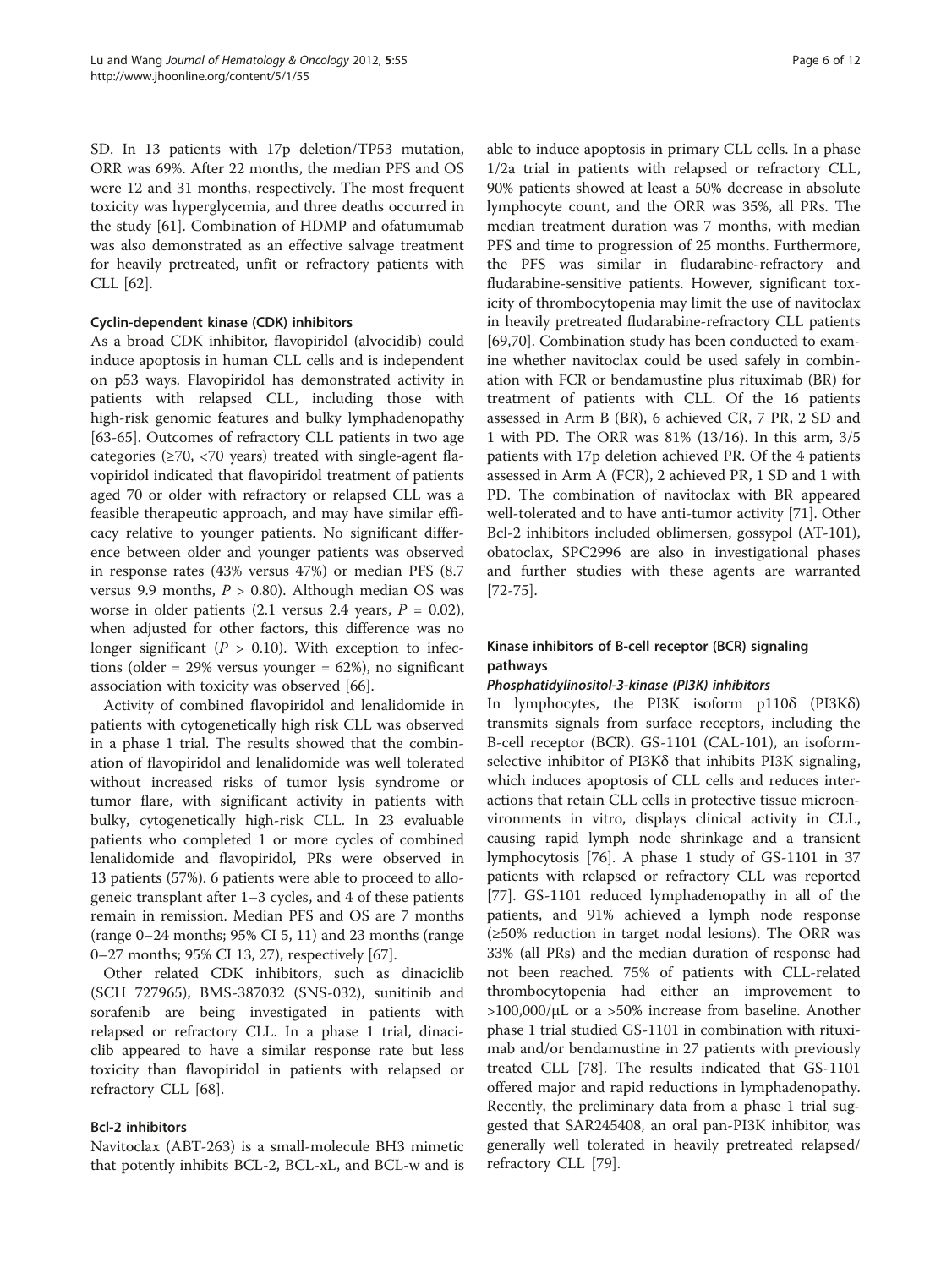# Bruton tyrosine kinase (Btk) inhibitors

Ibrutinib (PCI-32765), a specific inhibitor of Btk, can disrupt several signaling pathways involved in tumor microenvironment interactions, induce apoptosis and inhibit cellular migration and adhesion in malignant B-cells [[80](#page-10-0)]. An early analysis of the phase 1b/2 study PCYC-1102 showed ibrutinib to be highly active and tolerable in patients with CLL [[81\]](#page-10-0). Nodal response was seen in 89% of patients with lymphadenopathy, with an increase in absolute lymphocyte count in 75%. At a median follow-up of 4 months, the ORR was 44% (39% PRs, 5% CRs) and 4 of 12 patients with deletion 17p had responded, suggesting activity in this subgroup. Longerterm follow-up of this multicenter phase 1b/2 trial has been recently reported [\[82](#page-10-0)]. Results of this analysis indicated that ibrutinib was well tolerated and was associated with high rates of 6-month PFS in relapsed or refractory CLL/ SLL. Grade 1 or 2 diarrhea, fatigue, nausea, and ecchymosis have been the most frequently reported adverse events. Serious adverse events have occurred in 38% of patients. ORR in the 420 mg cohort was 48% with 6.2 months median follow-up and 70% with 10.2 months median follow-up. ORR in the 840 mg cohort was 44% at 6.5 months median follow-up. An additional 19%, and 35% of patients in these cohorts, respectively, had a nPR with residual lymphocytosis.

### Spleen tyrosine kinase (Syk) inhibitors

Syk is a protein tyrosine kinase that couples BCR activation with downstream signaling pathways, promoting cell activation and migration. In CLL, Syk could be activated by external signals from the tissue microenvironment. Fostamatinib disodium (R788) is the first clinically available oral Syk inhibitor. A multicenter phase 1/2 clinical trial of fostamatinib disodium in patients with recurrent B-cell NHL was reported [[83\]](#page-10-0). The 11 patients with CLL/SLL enrolled in this study achieved an ORR of 55% (all PRs) and a PFS of 6.4 months. Common toxicities included diarrhea, fatigue, cytopenias, hypertension, and nausea. Preclinical studies of other Syk inhibitors such as R406 and two highly selective Syk inhibitors (PRT318 and P505-15) demonstrated responses in CLL cells supporting the development of a novel and active therapeutic approach for CLL and other selected B-cell malignancies [[84](#page-10-0),[85](#page-10-0)].

# Lyn tyrosine kinase inhibitors

Dasatinib, a tyrosine kinase inhibitor originally developed as a pan-Src kinase inhibitor, can inhibit Lyn kinase (a Src-family kinase) and lead to apoptosis of the CLL cells in vitro. A phase 2 clinical trial of dasatinib monotherapy in patients with relapsed CLL showed a 20% ORR and reported myelosuppression as the major toxicity [[86\]](#page-10-0). However, another phase 2 study of singleagent dasatinib showed a lack of efficacy in heavily pretreated CLL patients, with an only ORR of 6% and a high incidence of neutropenia [[87\]](#page-10-0). Bafetinib, another Lyn kinase inhibitor, also showed efficacy in patients with relapsed/refractory B-CLL in a phase 2 trial [\[88](#page-10-0)].

#### Hematopoietic stem cell transplantation (HSCT)

Both autologous HSCT (auto-HSCT) and allogeneic HSCT (allo-HSCT) have been increasingly used to treat relapsed or refractory CLL. Auto-HSCT, which solely relies on dose intensity, does not yield better results than modern chemoimmunotherapy. Results of a phase 3 randomized trial of autografting in CLL versus observation for 223 responding patients after first- or second-line treatment indicated that consolidating autografting reduced the risk of progression by more than 50% but had no effect on OS in CLL [[89\]](#page-10-0). Although early treatment intensification including auto-HSCT could provide effective disease control in poor-risk CLL, its clinical benefit compared to FCR regimens remained uncertain [[90\]](#page-10-0).

Allo-HSCT has been proven to be the only potentially curative treatment for relapsed CLL patients with fludarabine-refractory disease or a 17p deletion, leading to long-term survival [\[91,92\]](#page-10-0). However, myeloablative allo-HSCT showed unacceptable toxicity and mortality in CLL patients [\[93,94\]](#page-10-0). Reduced-intensity conditioning (RIC) regimens decrease high transplant-related mortality resulted from severe graft-versus-host disease and infections. The improvement of RIC regimens allows allo-HSCT administrated in older patients and younger patients with co-morbidity [[95\]](#page-10-0). In general, depending on the conditioning regimen and follow-up, RIC allo-HCT was associated with a 11% to 34% nonrelapse mortality, a 34% to 67% PFS, and a 48% to 72% OS [\[96](#page-10-0)]. Published literature supports the use of RIC allo-HCT for patients who fulfill acceptable consensus criteria for hematopoietic stem cell allografting, once a suitable donor is identified [[97\]](#page-10-0). In a feasibility analysis of patients with CLL and 17p deletion, Yvonne Hsu et al. reviewed nonmyeloabltive allo-HSCT outcomes for 17p deletion CLL patients transplanted between 2005 and 2010. With a median follow-up of 18 months (range, 3–60), the 2-year OS and PFS rates were 62% and 38%, respectively. Chemosensitivity was associated with significantly higher PFS (73% versus 12%,  $P = 0.02$ ) and a trend for higher OS (91% versus 45%,  $P = 0.09$ ). Nonmyeloabltive allo-HSCT is more effective in 17p deletion CLL patients when recipients have chemosensitive disease [\[98](#page-10-0)].

# Conclusion and future directions

Numerous treatment strategies for CLL have emerged over the years, from the use of chlorambucil to RIC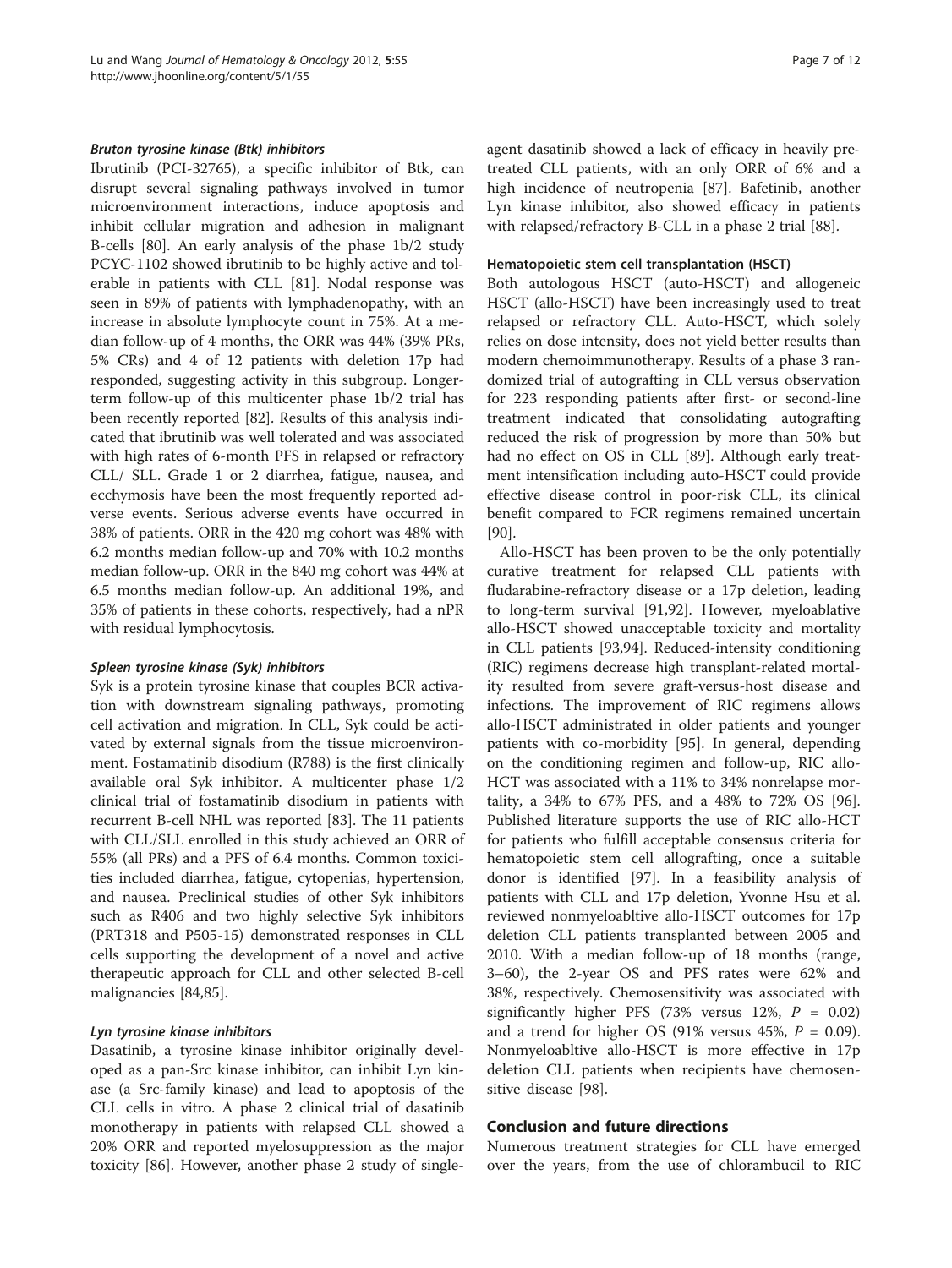<span id="page-7-0"></span>allo-HSCT, which revolutionized the treatment and prognosis of CLL. Treatment must be flexible and tailored for different patient groups [3]. The combination of chemotherapy with monoclonal antibodies has further improved response rates and is now the preferred regimen for younger patients requiring treatment. Nonetheless, allo-HSCT remains the only curative option. RIC allo-HSCT must be strongly considered whenever feasible. Newer antibodies such as anti-CD20 antibodies veltuzumab, AME-133v, LFB-R603 and small modular immunopharmaceutical (SMIP) TRU-015, anti-CD37 SMIP TRU-016, anti-CD40 antibodies dacetuzumab (SGN-40), lucatumumab (HCD122), and novel targeted therapeutic agents such as heat shock protein 90 inhibitors SNX-7081, 17-AAG and 17-DMAG, histone deacetylase inhibitors depsipeptide, MS-275, valproic acid, belinostat, MGCD0103, p53 inhibitor cenersen, murine double minute 2 inhibitor RO5045337, and mammalian target of rapamycin (mTOR) inhibitor RAD001, are being investigated in early-phase clinical trials in patients with CLL or NHL [\[99](#page-10-0)[-111](#page-11-0)]. Such agents with novel mechanisms of action and targeting different pathways will open a new way to the future treatment for CLL.

#### Abbreviations

ATM: Ataxia telangiectasia mutated; BCR: B-cell receptor; BF-ref: Fludarabinerefractory chronic lymphocytic leukemia with bulky (>5 cm) lymphadenopathy; CC: Cladribine and cyclophosphamide; CCR: Clinical complete responses; CDK: Cyclin-dependent kinase; CFAR: Cyclophosphamide, fludarabine, alemtuzumab, and rituximab; CHOP-R: Cyclophosphamide, adriamycin, vincristine and prednisone plus rituximab; CLL: Chronic lymphocytic leukemia; CMC: Cladribine, cyclphosphamide plus mitoxantroneshowed; CR: Complete responses; CRi: Complete responses with incomplete blood recovery; FA-ref: Refractory to fludarabine and alemtuzumab; FBR: Fludarabine, bendamustine, and rituximab; FC: Fludarabine and cyclophosphamide; FCR: Fludarabine, cyclophosphamide, and rituximab; FDA: Food and drug administration; HDMP: High-dose methylprednisolone; HSCT: Hematopoietic stem cell transplantation; IGHV: Immunoglobulin heavy chain variable region genes; MRD: Minimal residual disease; mTOR: Mammalian target of rapamycin; nPR: Nodular partial response; ORR: Overall response rate; OS: Overall survival; PCR: Pentostatin, cyclophosphamide, and rituximab; PD: Progressive disease; PFS: Progression-free survival; PI3K: Phosphatidylinositol-3-kinase; PR: Partial response; RIC: Reduced-intensity conditioning; SD: Stable disease; SLL: Small lymphocytic lymphoma; SMIP: Small modular immunopharmaceutical; ZAP70: Zeta-chain-associated protein kinase 70.

#### Competing interests

The authors declare that they have no competing interests.

#### Authors' contributions

Both authors participated in drafting and editing the manuscript. Both authors read and approved the final manuscript.

#### Acknowledgements

This study was partly supported by: National Natural Science Foundation (No. 81270598), Natural Science Foundations of Shandong Province (No. Y2007C053, No. 2009ZRB14176 and No. ZR2012HZ003), Technology Development Projects of Shandong Province (No. 2007GG10, and No. 2010GSF10250), Program of Shandong Medical Leading Talent, and Taishan Scholar Foundation of Shandong Province.

Received: 3 August 2012 Accepted: 6 September 2012 Published: 16 September 2012

# References

- 1. Dighiero G, Hamblin TJ: Chronic lymphocytic leukaemia. Lancet 2008. 371:1017–1029.
- 2. Zenz T, Mertens D, Kuppers R, Dohner H, Stilgenbauer S: From pathogenesis to treatment of chronic lymphocytic leukaemia. Nat Rev Cancer 2010, 10:37–50.
- 3. Maddocks KJ, Lin TS: Update in the management of chronic lymphocytic leukemia. J Hematol Oncol 2009, 2:29.
- 4. Rai KR, Peterson BL, Appelbaum FR, Kolitz J, Elias L, Shepherd L, Hines J, Threatte GA, Larson RA, Cheson BD, Schiffer CA: Fludarabine compared with chlorambucil as primary therapy for chronic lymphocytic leukemia. N Engl J Med 2000, 343:1750–1757.
- 5. Eichhorst BF, Busch R, Stilgenbauer S, Stauch M, Bergmann MA, Ritgen M, Kranzhofer N, Rohrberg R, Soling U, Burkhard O, et al: First-line therapy with fludarabine compared with chlorambucil does not result in a major benefit for elderly patients with advanced chronic lymphocytic leukemia. Blood 2009, 114:3382–3391.
- 6. Leoni LM, Bailey B, Reifert J, Bendall HH, Zeller RW, Corbeil J, Elliott G, Niemeyer CC: Bendamustine (Treanda) displays a distinct pattern of cytotoxicity and unique mechanistic features compared with other alkylating agents. Clin Cancer Res 2008, 14:309–317.
- 7. Knauf WU, Lissichkov T, Aldaoud A, Liberati A, Loscertales J, Herbrecht R, Juliusson G, Postner G, Gercheva L, Goranov S, et al: Phase III randomized study of bendamustine compared with chlorambucil in previously untreated patients with chronic lymphocytic leukemia. J Clin Oncol 2009, 27:4378–4384.
- 8. Kolibaba KS, Joshi AD, Sterchele JA, Forsyth M, Alwon E, Beygi H, Kennealey GT: Demographics, Treatment Patterns, Safety, and Real-World Effectiveness in Patients > =70 Years of Age with Chronic Lymphocytic Leukemia Receiving Bendamustine with or without Rituximab. ASH Annual Meeting Abstracts 2011, 118:3914.
- 9. Eichhorst BF, Busch R, Hopfinger G, Pasold R, Hensel M, Steinbrecher C, Siehl S, Jager U, Bergmann M, Stilgenbauer S, et al: Fludarabine plus cyclophosphamide versus fludarabine alone in first-line therapy of younger patients with chronic lymphocytic leukemia. Blood 2006, 107:885–891.
- 10. Catovsky D, Richards S, Matutes E, Oscier D, Dyer MJ, Bezares RF, Pettitt AR, Hamblin T, Milligan DW, Child JA, et al: Assessment of fludarabine plus cyclophosphamide for patients with chronic lymphocytic leukaemia (the LRF CLL4 Trial): a randomised controlled trial. Lancet 2007, 370:230–239.
- 11. Flinn IW, Neuberg DS, Grever MR, Dewald GW, Bennett JM, Paietta EM, Hussein MA, Appelbaum FR, Larson RA, Moore DF Jr, Tallman MS: Phase III trial of fludarabine plus cyclophosphamide compared with fludarabine for patients with previously untreated chronic lymphocytic leukemia: US Intergroup Trial E2997. J Clin Oncol 2007, 25:793–798.
- 12. Stilgenbauer S, Eichhorst BF, Busch R, Zenz T, Winkler D, Buhler A, Goede V, Wendtner CM, Lichter P, Emmerich B, et al: Biologic and Clinical Markers for Outcome after Fludarabine (F) or F Plus Cyclophosphamide (FC) - Comprehensive Analysis of the CLL4 Trial of the GCLLSG. ASH Annual Meeting Abstracts 2089, 2008:112.
- 13. Robak T, Jamroziak K, Gora-Tybor J, Stella-Holowiecka B, Konopka L, Ceglarek B, Warzocha K, Seferynska I, Piszcz J, Calbecka M, et al: Comparison of cladribine plus cyclophosphamide with fludarabine plus cyclophosphamide as first-line therapy for chronic lymphocytic leukemia: a phase III randomized study by the Polish Adult Leukemia Group (PALG-CLL3 Study). J Clin Oncol 2010, 28:1863–1869.
- 14. Robak T, Blonski JZ, Gora-Tybor J, Jamroziak K, Dwilewicz-Trojaczek J, Tomaszewska A, Konopka L, Ceglarek B, Dmoszynska A, Kowal M, et al: Cladribine alone and in combination with cyclophosphamide or cyclophosphamide plus mitoxantrone in the treatment of progressive chronic lymphocytic leukemia: report of a prospective, multicenter, randomized trial of the Polish Adult Leukemia Group (PALG CLL2). Blood 2006, 108:473–479.
- 15. Robak T, Blonski J, Jamroziak K, Calbecka M, Dwilewicz-Trojaczek J, Boguradzki P, Dmoszynska A, Kowal M, Kloczko J, Piszcz J, et al: Cladribine Alone and in Combination with Cyclophosphamide or Cyclophosphamide and Mitoxantrone in Previously Untreated Patients with Chronic Lymphocytic Leukemia (CLL): Long-Term Follow-up of the the Polish Adult Leukemia Group (PALG CLL2) Study. ASH Annual Meeting Abstracts 2011, 118:3915.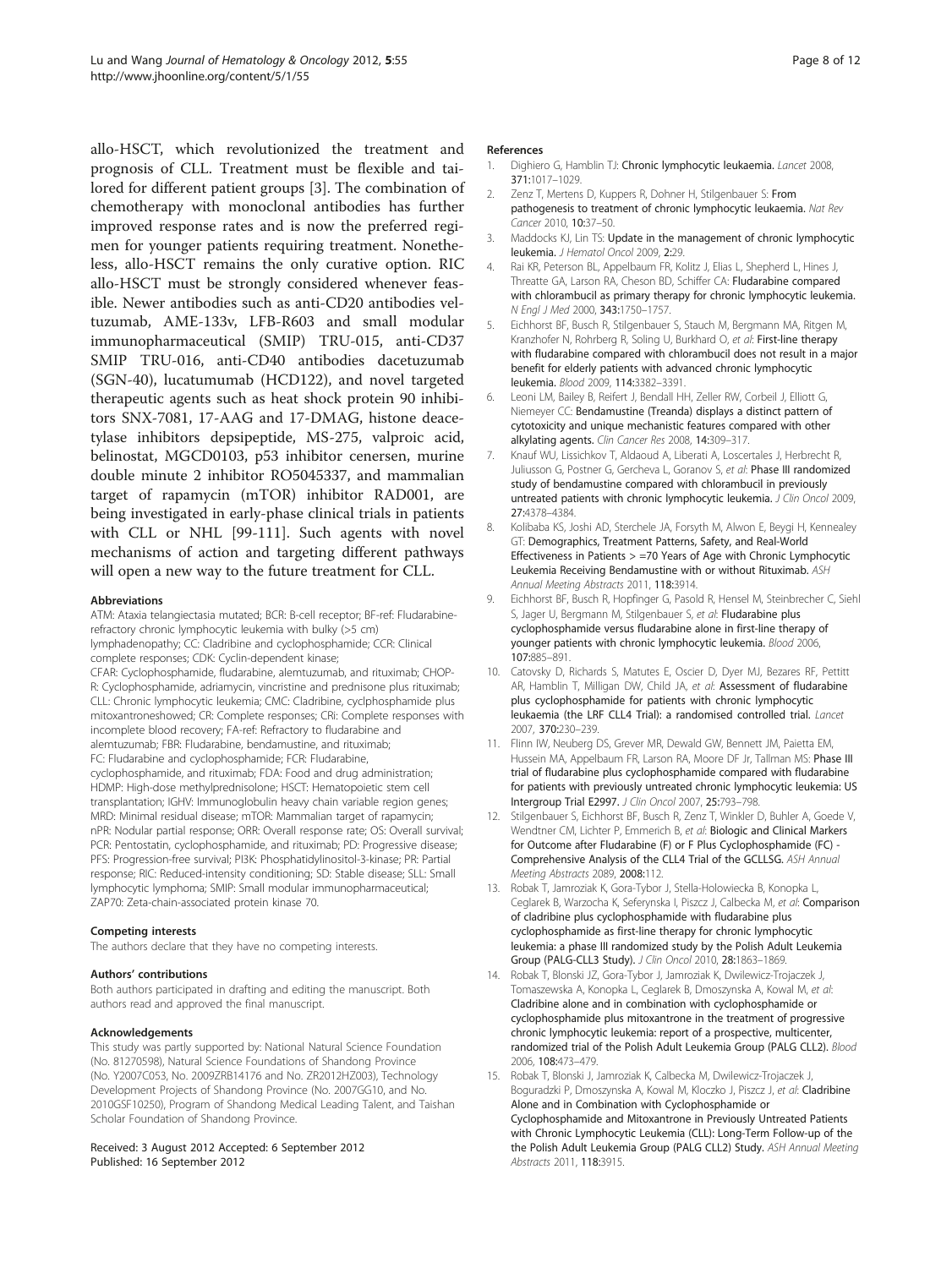- <span id="page-8-0"></span>16. Byrd JC, Peterson BL, Morrison VA, Park K, Jacobson R, Hoke E, Vardiman JW, Rai K, Schiffer CA, Larson RA: Randomized phase 2 study of fludarabine with concurrent versus sequential treatment with rituximab in symptomatic, untreated patients with B-cell chronic lymphocytic leukemia: results from Cancer and Leukemia Group B 9712 (CALGB 9712). Blood 2003, 101:6–14.
- 17. Woyach JA, Ruppert AS, Heerema NA, Peterson BL, Gribben JG, Morrison VA, Rai KR, Larson RA, Byrd JC: Chemoimmunotherapy with fludarabine and rituximab produces extended overall survival and progression-free survival in chronic lymphocytic leukemia: long-term follow-up of CALGB study 9712. J Clin Oncol 2011, 29:1349-1355
- 18. Kay NE, Geyer SM, Call TG, Shanafelt TD, Zent CS, Jelinek DF, Tschumper R, Bone ND, Dewald GW, Lin TS, et al: Combination chemoimmunotherapy with pentostatin, cyclophosphamide, and rituximab shows significant clinical activity with low accompanying toxicity in previously untreated B chronic lymphocytic leukemia. Blood 2007, 109:405–411.
- 19. Kay NE, Wu W, Kabat B, LaPlant B, Lin TS, Byrd JC, Jelinek DF, Grever MR, Zent CS, Call TG, Shanafelt TD: Pentostatin and rituximab therapy for previously untreated patients with B-cell chronic lymphocytic leukemia. Cancer 2010, 116:2180–2187.
- 20. Reynolds C, Di Bella N, Lyons RM, Hyman W, Richards DA, Robbins GJ, Vellek M, Boehm KA, Zhan F, Asmar L: A Phase III trial of fludarabine, cyclophosphamide, and rituximab vs. pentostatin, cyclophosphamide, and rituximab in B-cell chronic lymphocytic leukemia. Invest New Drugs 2012, 30:1232–1240.
- 21. Wierda WG, Balakrishnan K, Ferrajoli A, Kadia T, Cortes JE, O'Brien S, Burger JA, Tambaro FP, Jalayer A, Lerner S, et al: A Phase I/II Trial of Fludarabine, Bendamustine, and Rituximab (FBR) Chemoimmunotherapy for Previously Treated Patients with CLL. ASH Annual Meeting Abstracts 2011, 118:3901.
- 22. Weide R, Feiten S, Friesenhahn V, Heymanns J, Kleboth K, Thomalla J, van Roye C, Koppler H: Retherapy with Bendamustine-Containing Regimens in Patients with Relapsed/Refractory CLL and Indolent Lymphomas Achieves High Response Rates. ASH Annual Meeting Abstracts 2011, 118:1615.
- 23. Bosch F, Abrisqueta P, Villamor N, Terol MJ, Gonzalez-Barca E, Gonzalez M, Ferra C, Abella E, Delgado J, Garcia-Marco JA, et al: Rituximab Maintenance In Patients with Chronic Lymphocytic Leukemia (CLL) After Upfront Treatment with Rituximab Plus Fludarabine, Cyclophosphamide, and Mitoxantrone (R-FCM): Final Results of a Multicenter Phase II Trial On Behalf of the Spanish CLL Study Group (GELLC). ASH Annual Meeting Abstracts 2011, 118:293.
- 24. Jenke P, Eichhorst B, Busch R, Anheier N, Duehrsen U, Duerig J, Dreyling MH, Bergmann M, Goebeler ME, Hurtz HJ, et al: Cyclophosphamide, Adriamycin, Vincristine and Prednisone Plus Rituximab (CHOP-R) in Fludarabine (F) Refractory Chronic Lymphocytic Leukemia (CLL) or CLL with Autoimmune Cytopenia (AIC) or Richter's Transformation (RT): Final Analysis of a Phase II Study of the German CLL Study Group. ASH Annual Meeting Abstracts 2011, 118:2860.
- 25. Hillmen P, Skotnicki AB, Robak T, Jaksic B, Dmoszynska A, Wu J, Sirard C, Mayer J: Alemtuzumab compared with chlorambucil as first-line therapy for chronic lymphocytic leukemia. J Clin Oncol 2007, 25:5616–5623.
- 26. Cortelezzi A, Gritti G, Laurenti L, Cuneo A, Ciolli S, Di Renzo N, Musto P, Mauro FR, Cascavilla N, Falchi L, et al: An Italian retrospective study on the routine clinical use of low-dose alemtuzumab in relapsed/ refractory chronic lymphocytic leukaemia patients. Br J Haematol 2012, 156:481–489.
- 27. Gritti G, Reda G, Maura F, Piciocchi A, Baldini L, Molica S, Neri A, Cortelezzi A: Low dose alemtuzumab in patients with fludarabinerefractory chronic lymphocytic leukemia. Leuk Lymphoma 2012, 53:424–429.
- 28. Stilgenbauer S, Cymbalista F, Leblond V, Delmer A, Winkler D, Buhler A, Zenz T, Mack S, Busch R, Hinke A, et al: Alemtuzumab Plus Oral Dexamethasone. Followed by Alemtuzumab Maintenance or Allogeneic Transplantation in Ultra High-Risk CLL: Interim Analysis of a Phase II Study of the GCLLSG and fcgcll/MW. ASH Annual Meeting Abstracts 2011, 118:2854.
- 29. Geisler CH, van 't Veer MM, van Putten W, Jurlander J, Walewski J, Tjonnfjord G, Itala-Remes M, Kimby E, Kozak T, Polliack A, et al: Immunochemotherapy with Low-Dose Subcutaneous Alemtuzumab (A) Plus Oral Fludarabine and Cyclophosphamide (FC) Is Safe and Induces

More and Deeper Complete Remissions in Untreated Patients with High-Risk Chronic Lymphocytic Leukemia (CLL) Than Chemotherapy with FC Alone. An Early Analysis of the Randomized Phase-III HOVON68 CLL Trial. ASH Annual Meeting Abstracts 2011, 118:290.

- 30. Badoux XC, Keating MJ, Wang X, O'Brien SM, Ferrajoli A, Faderl S, Burger J, Koller C, Lerner S, Kantarjian H, Wierda WG: Cyclophosphamide, fludarabine, alemtuzumab, and rituximab as salvage therapy for heavily pretreated patients with chronic lymphocytic leukemia. Blood 2011, 118:2085–2093.
- 31. Zent CS, LaPlant BR, Link BK, Call TG, Shanafelt TD, Bowen DA, Kay N, Weiner GJ, Witzig TE: Pentostatin, Alemtuzumab, and Low Dose Rituximab Is Effective Therapy for Relapsed/Refractory Chronic Lymphocytic Leukemia/Small Lymphocytic Lymphoma (CLL). ASH Annual Meeting Abstracts 2011, 118:1790.
- 32. Delmer A, Tournilhac O, Lepretre S, Cazin B, Feugier P, Dreyfus B, Mahe B, Leporrier M, Michallet A-S, Jaccard A, et al: Consolidation Therapy with Subcutaneous Alemtuzumab After Induction Treatment with Oral FC (Fludarabine and Cyclophosphamide) in Previously Untreated Patients Aged 65–70 Years with Advanced Stage Chronic Lymphocytic Leukemia (CLL): Final Results of a Phase II Study From the FCGCLL/WM. ASH Annual Meeting Abstracts 2011, 118:3900.
- 33. Castro JE, Ariza-Serrano LM, Barajas-Gamboa JS, Diaz-Perez JA, James DF, Ale-Ali A, Kipps TJ: Eradication of Minimal Residual Disease Using Alemtuzumab Consolidation After High-Dose Methyl-Prednisolone Plus Rituximab (HDMP-R) Is Safe, Effective and Induces Long Term Remission in Chronic Lymphocytic Leukemia. ASH Annual Meeting Abstracts 2011, 118:2866.
- Jones JA, Stark A, Zhao W, Lin TS, Rai KR, Marcucci G, Peterson B, Larson RA, Heerema NA, Byrd JC: Alemtuzumab Consolidation Does Not Improve Outcome for CLL Patients with High Risk Genomic Features on Successive CALGB Trials. ASH Annual Meeting Abstracts 2011, 118:1791.
- 35. Wierda WG, Kipps TJ, Mayer J, Stilgenbauer S, Williams CD, Hellmann A, Robak T, Furman RR, Hillmen P, Trneny M, et al: Ofatumumab as singleagent CD20 immunotherapy in fludarabine-refractory chronic lymphocytic leukemia. J Clin Oncol 2010, 28:1749–1755.
- 36. Wierda WG, Kipps TJ, Mayer J, Robak T, Dyer MJ, Furman RR, Hillmen P, Stilgenbauer S, Williams CD, Trneny M, et al: Final Analysis From the International Trial of Single-Agent Ofatumumab In Patients with Fludarabine-Refractory Chronic Lymphocytic Leukemia. ASH Annual Meeting Abstracts 2010, 116:921.
- 37. Flinn IW, Harwin WN, Macias-Perez IM, Tucker PS, Waterhouse DM, Papish SW, Jones JA, Hainsworth JD, Byrd JC: A Phase II Trial of Ofatumumab for Older Patients and Patients Who Refuse Fludarabine-Based Regimens with Previously Untreated Chronic Lymphocytic Leukemia or Small Lymphocytic Lymphoma. ASH Annual Meeting Abstracts 2011, 118:3912.
- 38. Wierda WG, Kipps TJ, Durig J, Griskevicius L, Stilgenbauer S, Mayer J, Smolej L, Hess G, Griniute R, Hernandez-Ilizaliturri FJ, et al: Chemoimmunotherapy with O-FC in previously untreated patients with chronic lymphocytic leukemia. Blood 2011, 117:6450–6458.
- 39. Shanafelt TD, Lanasa MC, Zent CS, Leis JF, Call TG, LaPlant BR, Tun H, Bowen DA, Jelinek DF, Hanson CA, Kay N: Ofatumumab Based Chemoimmunotherapy (CIT) for Patients with Previously Untreated CLL. ASH Annual Meeting Abstracts 2011, 118:3898.
- 40. Byrd JC, O'Brien S, Flinn IW, Kipps TJ, Weiss M, Rai K, Lin TS, Woodworth J, Wynne D, Reid J, et al: Phase 1 study of lumiliximab with detailed pharmacokinetic and pharmacodynamic measurements in patients with relapsed or refractory chronic lymphocytic leukemia. Clin Cancer Res 2007, 13:4448–4455.
- 41. Byrd JC, Kipps TJ, Flinn IW, Castro J, Lin TS, Wierda W, Heerema N, Woodworth J, Hughes S, Tangri S, et al: Phase 1/2 study of lumiliximab combined with fludarabine, cyclophosphamide, and rituximab in patients with relapsed or refractory chronic lymphocytic leukemia. Blood 2010, 115:489–495.
- 42. Jaglowski SM, Alinari L, Lapalombella R, Muthusamy N, Byrd JC: The clinical application of monoclonal antibodies in chronic lymphocytic leukemia. Blood 2010, 116:3705–3714.
- 43. Umana P, Moessner E, Bruenker P, Unsin G, Puentener U, Suter T, Grau R, Schmidt C, Gerdes C, Nopora A, et al: Novel 3rd Generation Humanized Type II CD20 Antibody with Glycoengineered Fc and Modified Elbow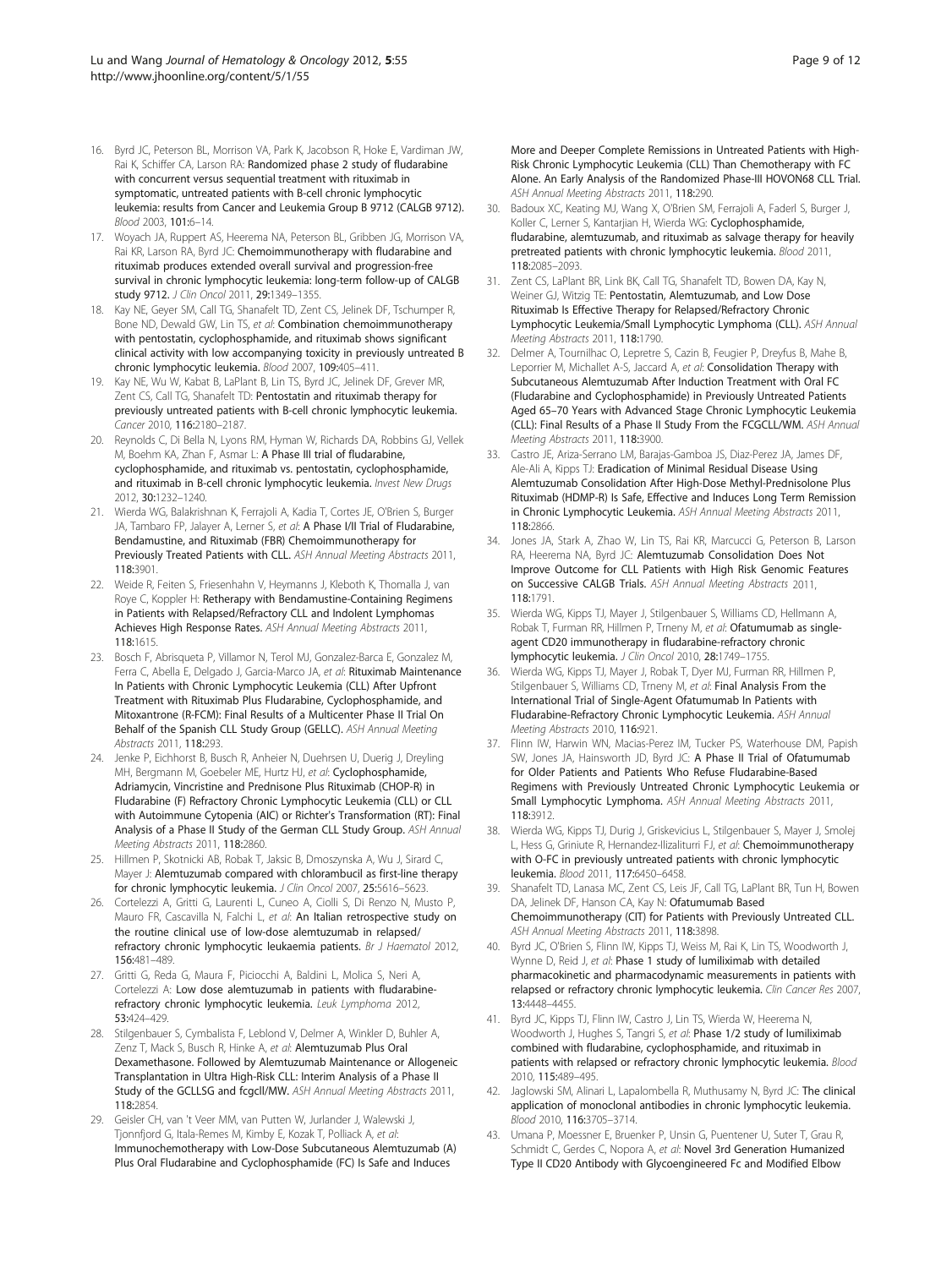<span id="page-9-0"></span>Hinge for Enhanced ADCC and Superior Apoptosis Induction. ASH Annual Meeting Abstracts 2006, 108:229.

- 44. Bologna L, Gotti E, Manganini M, Rambaldi A, Intermesoli T, Introna M, Golay J: Mechanism of action of type II, glycoengineered, anti-CD20 monoclonal antibody GA101 in B-chronic lymphocytic leukemia whole blood assays in comparison with rituximab and alemtuzumab. J Immunol 2011, 186:3762–3769.
- 45. Morschhauser F, Cartron G, Lamy T, Milpied N-J, Thieblemont C, Tilly H, Weisser M, Birkett J, Salles GA: Phase I Study of RO5072759 (GA101) in Relapsed/Refractory Chronic Lymphocytic Leukemia. ASH Annual Meeting Abstracts 2009, 114:884.
- 46. Lacy MQ, Allred JB, Gertz MA, Hayman SR, Short KD, Buadi F, Dispenzieri A, Kumar S, Greipp PR, Lust JA, et al: Pomalidomide plus low-dose dexamethasone in myeloma refractory to both bortezomib and lenalidomide: comparison of 2 dosing strategies in dual-refractory disease. Blood 2011, 118:2970–2975.
- 47. Begna KH, Pardanani A, Mesa R, Litzow MR, Hogan WJ, Hanson CA, Tefferi A: Long-term outcome of pomalidomide therapy in myelofibrosis. Am J Hematol 2012, 87:66–68.
- 48. Kotla V, Goel S, Nischal S, Heuck C, Vivek K, Das B, Verma A: Mechanism of action of lenalidomide in hematological malignancies. J Hematol Oncol 2009, 2:36.
- 49. Badoux XC, Keating MJ, Wen S, Lee BN, Sivina M, Reuben J, Wierda WG, O'Brien SM, Faderl S, Kornblau SM, et al: Lenalidomide as initial therapy of elderly patients with chronic lymphocytic leukemia. Blood 2011, 118:3489–3498.
- 50. James DF, Brown JR, Werner L, Wierda WG, Barrientos JC, Castro J, Greaves A, Rassenti LZ, Rai KR, Neuberg D, Kipps TJ: Lenalidomide and Rituximab for the Initial Treatment of Patients with Chronic Lymphocytic Leukemia (CLL) A Multicenter Study of the CLL Research Consortium. ASH Annual Meeting Abstracts 2011, 118:291.
- 51. Badoux XC, Keating MJ, O'Brien S, Wierda WG, Faderl S, Estrov Z, Pasia M, Lerner S, Sargent RL, Kantarjian HM, Ferrajoli A: Final Analysis of a Phase 2 Study of Lenalidomide and Rituximab in Patients with Relapsed or Refractory Chronic Lymphocytic Leukemia (CLL). ASH Annual Meeting Abstracts 2011, 118:980.
- 52. Ferrajoli A, O'Brien S, Wierda WG, Faderl S, Badoux X, Estrov Z, Schlette E, Smith SC, Ayala AB, Falchi L, et al: Combination Therapy with Ofatumumab and Lenalidomide in Patients with Relapsed Chronic Lymphocytic Leukemia (CLL): Results of a Phase II Trial. ASH Annual Meeting Abstracts 2011, 118:1788.
- 53. Shanafelt TD, Tun H, Hanson CA, Zent CS, Leis JF, Call TG, LaPlant BR, Bowen D, Pavey ES, Jelinek DF, Kay N: Lenalidomide Consolidation Appears to Prolong Time to Retreatment After First-Line Chemoimmunotherapy for Patients with Previously Untreated CLL. ASH Annual Meeting Abstracts 2011, 118:3899.
- 54. Pozadzides JV, Keating MJ, Wierda WG, O'Brien S, Burger JA, Jorgensen JL, Calin S, Wang S, Lerner S, Ferrajoli A: Initial Experience with Lenalidomide As Consolidation Treatment in Patients with Chronic Lymphocytic Leukemia and Residual Disease After Chemotherapy. ASH Annual Meeting Abstracts 2011, 118:3907.
- 55. Bosanquet AG, McCann SR, Crotty GM, Mills MJ, Catovsky D: Methylprednisolone in advanced chronic lymphocytic leukaemia: rationale for, and effectiveness of treatment suggested by DiSC assay. Acta Haematol 1995, 93:73–79.
- 56. Thornton PD, Hamblin M, Treleaven JG, Matutes E, Lakhani AK, Catovsky D: High dose methyl prednisolone in refractory chronic lymphocytic leukaemia. Leuk Lymphoma 1999, 34:167–170.
- 57. Thornton PD, Matutes E, Bosanquet AG, Lakhani AK, Grech H, Ropner JE, Joshi R, Mackie PH, Douglas ID, Bowcock SJ, Catovsky D: High dose methylprednisolone can induce remissions in CLL patients with p53 abnormalities. Ann Hematol 2003, 82:759–765.
- 58. Castro JE, Sandoval-Sus JD, Bole J, Rassenti L, Kipps TJ: Rituximab in combination with high-dose methylprednisolone for the treatment of fludarabine refractory high-risk chronic lymphocytic leukemia. Leukemia 2008, 22:2048–2053.
- 59. Castro JE, James DF, Sandoval-Sus JD, Jain S, Bole J, Rassenti L, Kipps TJ: Rituximab in combination with high-dose methylprednisolone for the treatment of chronic lymphocytic leukemia. Leukemia 2009, 23:1779–1789.
- 60. Bowen DA, Call TG, Jenkins GD, Zent CS, Schwager SM, Van Dyke DL, Jelinek DF, Kay NE, Shanafelt TD: Methylprednisolone-rituximab is an effective salvage therapy for patients with relapsed chronic lymphocytic leukemia including those with unfavorable cytogenetic features. Leuk Lymphoma 2007, 48:2412–2417.
- 61. Pileckyte R, Jurgutis M, Valceckiene V, Stoskus M, Gineikiene E, Sejoniene J, Degulys A, Zvirblis T, Griskevicius L: Dose-dense high-dose methylprednisolone and rituximab in the treatment of relapsed or refractory high-risk chronic lymphocytic leukemia. Leuk Lymphoma 2011, 52:1055–1065.
- 62. Castro JE, Barajas-Gamboa JS, Melo-Cardenas J, Paz RN, Bernal-Corzo C, Ale-Ali A, James DF, Kipps TJ: Ofatumumab and High-Dose Methylprednisolone Is An Effective Salvage Treatment for Heavily Pretreated, Unfit or Refractory Patients with Chronic Lymphocytic Leukemia: Single Institution Experience.. ASH Annual Meeting Abstracts 2010, 116:4638.
- 63. Lin TS, Ruppert AS, Johnson AJ, Fischer B, Heerema NA, Andritsos LA, Blum KA, Flynn JM, Jones JA, Hu W, et al: Phase II study of flavopiridol in relapsed chronic lymphocytic leukemia demonstrating high response rates in genetically high-risk disease. J Clin Oncol 2009, 27:6012–6018.
- 64. Lanasa MC, Andritsos L, Brown JR, Gabrilove J, Caligaris-Cappio F, Larson R, Kipps TJ, Leblond V, Milligan D, Janssens A, et al: Interim Analysis of EFC6663, a Multicenter Phase 2 Study of Alvocidib (flavopiridol), Demonstrates Clinical Responses Among Patients with Fludarabine Refractory CLL. ASH Annual Meeting Abstracts 2010, 116:58.
- 65. Woyach JA, Ruppert AS, Blum KA, Jones JA, Flynn JM, Johnson AJ, Grever MR, Byrd JC, Heerema NA: Response, Progression-Free Survival, and Overall Survival of Patients with Relapsed or Refractory Chronic Lymphocytic Leukemia (CLL) Treated with Flavopiridol: Impact of Poor Risk Cytogenetic Abnormalities. ASH Annual Meeting Abstracts 2010, 116:2456.
- 66. Stephens DM, Ruppert AS, Blum K, Jones J, Flynn JM, Johnson AJ, Ji J, Phelps MA, Grever MR, Byrd JC: Flavopiridol treatment of patients aged 70 or older with refractory or relapsed chronic lymphocytic leukemia is a feasible and active therapeutic approach. Haematologica 2012, 97:423–427.
- 67. Blum KA, Wei L, Jones JA, Andritsos LA, Flynn JM, Heerema NA, Yang X, Rozewski D, Phelps M, Johnson AJ, et al: Activity of Combined Flavopiridol and Lenalidomide in Patients with Cytogenetically High Risk Chronic Lymphocytic Leukemia (CLL): Updated Results of a Phase I Trial. ASH Annual Meeting Abstracts 2011, 118:3910.
- 68. Flynn JM, Jones JA, Andritsos L, Blum KA, Johnson AJ, Hessler J, Wiley E, Poon J, Small K, Statkevich P, et al: Update on the Phase I Study of the Cyclin Dependent Kinase Inhibitor Dinaciclib (SCH 727965) In Patients with Relapsed or Refractory Chronic Lymphocytic Leukemia (CLL): Confirmation of Clinical Activity and Feasibility of Long-Term Administration. ASH Annual Meeting Abstracts 2010, 116:1396.
- 69. Roberts AW, Seymour JF, Brown JR, Wierda WG, Kipps TJ, Carney D, Xiong H, Cui Y, Busman T, Enschede S, et al: An Ongoing Phase 1/2a Study of ABT-263; Pharmacokinetics (PK), Safety and Anti-Tumor Activity in Patients (pts) with Relapsed or Refractory Chronic Lymphocytic Leukemia (CLL). ASH Annual Meeting Abstracts 2009, 114:883.
- 70. Roberts AW, Seymour JF, Brown JR, Wierda WG, Kipps TJ, Khaw SL, Carney DA, He SZ, Huang DC, Xiong H, et al: Substantial susceptibility of chronic lymphocytic leukemia to BCL2 inhibition: results of a phase I study of navitoclax in patients with relapsed or refractory disease. J Clin Oncol 2012, 30:488–496.
- 71. Kipps TJ, Swinnen LJ, Wierda WG, Jones JA, Coutre SE, Smith MR, Yang J, Cui Y, Busman T, Enschede S, Humerickhouse R: Navitoclax (ABT-263) Plus Fludarabine/Cyclophosphamide/Rituximab (FCR) or Bendamustine/ Rituximab (BR): A Phase 1 Study in Patients with Relapsed/Refractory Chronic Lymphocytic Leukemia (CLL). ASH Annual Meeting Abstracts 2011, 118:3904.
- 72. O'Brien S, Moore JO, Boyd TE, Larratt LM, Skotnicki AB, Koziner B, Chanan-Khan AA, Seymour JF, Gribben J, Itri LM, Rai KR: 5-year survival in patients with relapsed or refractory chronic lymphocytic leukemia in a randomized, phase III trial of fludarabine plus cyclophosphamide with or without oblimersen. *J Clin Oncol* 2009, 27:5208-5212.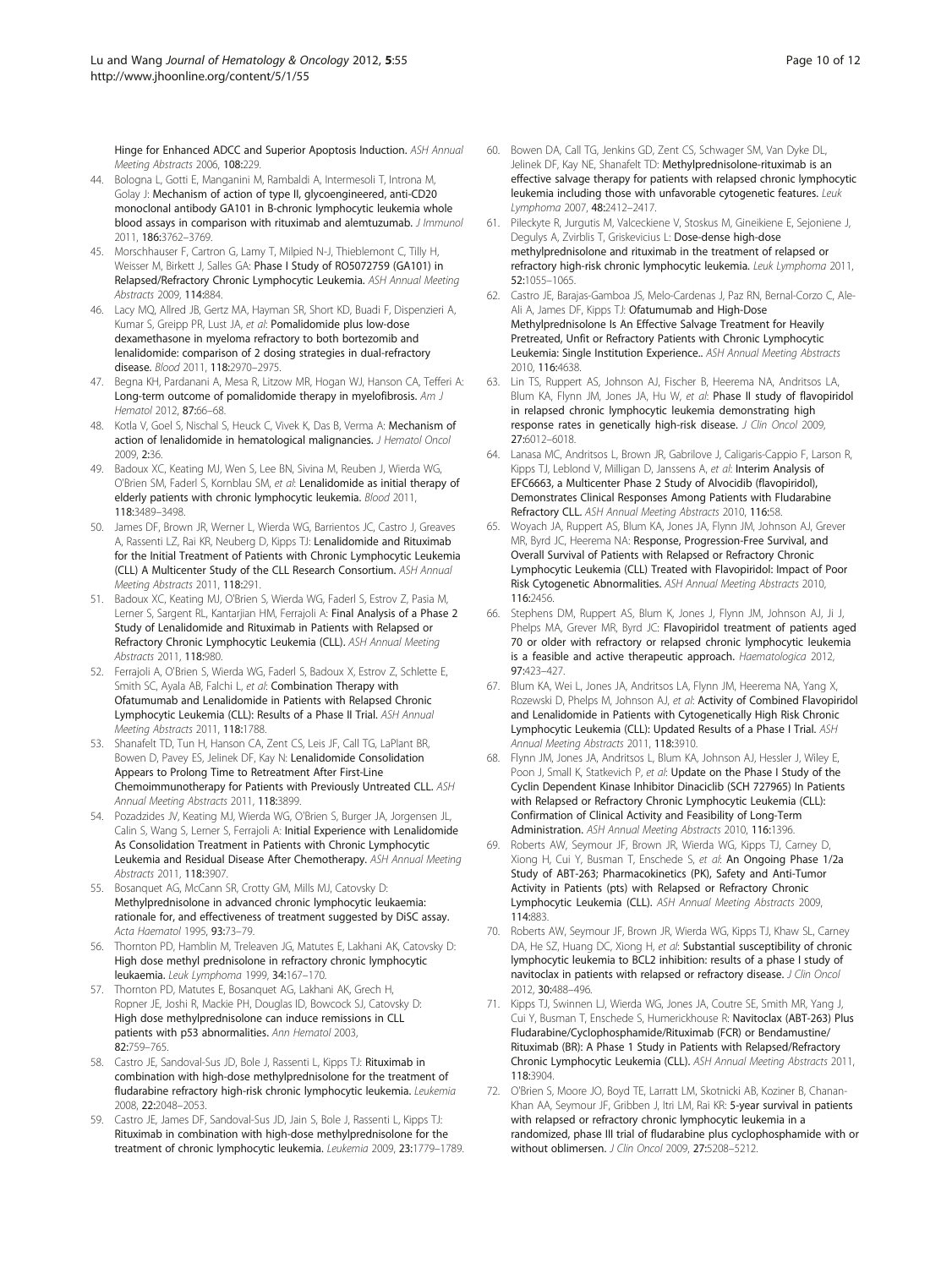- <span id="page-10-0"></span>73. Balakrishnan K, Burger JA, Wierda WG, Gandhi V: AT-101 induces apoptosis in CLL B cells and overcomes stromal cell-mediated Mcl-1 induction and drug resistance. Blood 2009, 113:149–153.
- 74. O'Brien SM, Claxton DF, Crump M, Faderl S, Kipps T, Keating MJ, Viallet J, Cheson BD: Phase I study of obatoclax mesylate (GX15-070), a small molecule pan-Bcl-2 family antagonist, in patients with advanced chronic lymphocytic leukemia. Blood 2009, 113:299–305.
- 75. Durig J, Duhrsen U, Klein-Hitpass L, Worm J, Hansen JB, Orum H, Wissenbach M: The novel antisense Bcl-2 inhibitor SPC2996 causes rapid leukemic cell clearance and immune activation in chronic lymphocytic leukemia. Leukemia 2011, 25:638–647.
- 76. Hoellenriegel J, Meadows SA, Sivina M, Wierda WG, Kantarjian H, Keating MJ, Giese N, O'Brien S, Yu A, Miller LL, et al: The phosphoinositide 3'-kinase delta inhibitor, CAL-101, inhibits B-cell receptor signaling and chemokine networks in chronic lymphocytic leukemia. Blood 2011, 118:3603–3612.
- 77. Furman RR, Byrd JC, Brown JR, Coutre SE, Benson DM, Wagner-Johnston ND, Flinn IW, Kahl BS, Spurgeon SE, Lannutti B, et al: CAL-101, An Isoform-Selective Inhibitor of Phosphatidylinositol 3-Kinase P110{delta}, Demonstrates Clinical Activity and Pharmacodynamic Effects In Patients with Relapsed or Refractory Chronic Lymphocytic Leukemia. ASH Annual Meeting Abstracts 2010, 116:55.
- Sharman J, de Vos S, Leonard JP, Furman RR, Coutre SE, Flinn IW, Schreeder MT, Barrientos JC, Wagner-Johnston ND, Boyd T, et al: A Phase 1 Study of the Selective Phosphatidylinositol 3-Kinase-Delta (PI3K{delta}) Inhibitor, CAL-101 (GS-1101), in Combination with Rituximab and/or Bendamustine in Patients with Relapsed or Refractory Chronic Lymphocytic Leukemia (CLL). ASH Annual Meeting Abstracts 2011, 118:1787.
- 79. Brown JR, Davids MS, Rodon J, Abrisqueta P, DeCillis AP, Rockich K, Egile C, Kelly A, Xu Y, Lager J, Awan FT: Phase I Trial of SAR245408 (S08), a Pan-Phosphatidylinositol 3 Kinase (PI3K) Inhibitor, in Patients with Chronic Lymphocytic Leukemia (CLL) and Lymphoma. ASH Annual Meeting Abstracts 2011, 118:2683.
- 80. de Rooij MF, Kuil A, Geest CR, Eldering E, Chang BY, Buggy JJ, Pals ST, Spaargaren M: The clinically active BTK inhibitor PCI-32765 targets B-cell receptor- and chemokine-controlled adhesion and migration in chronic lymphocytic leukemia. Blood 2012, 119:2590–2594.
- 81. Byrd JC, Blum KA, Burger JA, Coutre SE, Sharman JP, Furman RR, Flinn IW, Grant BW, Richards DA, Zhao W, et al: Activity and tolerability of the Bruton's tyrosine kinase (Btk) inhibitor PCI-32765 in patients with chronic lymphocytic leukemia/small lymphocytic lymphoma (CLL/SLL): Interim results of a phase Ib/II study. ASCO Meeting Abstracts 2011, 29:6508.
- 82. O'Brien S, Burger JA, Blum KA, Furman RR, Coutre SE, Sharman J, Flinn IW, Grant B, Heerema NA, Johnson AJ, et al: The Bruton's Tyrosine Kinase (BTK) Inhibitor PCI-32765 Induces Durable Responses in Relapsed or Refractory (R/R) Chronic Lymphocytic Leukemia/Small Lymphocytic Lymphoma (CLL/SLL): Follow-up of a Phase Ib/II Study. ASH Annual Meeting Abstracts 2011, 118:983.
- 83. Friedberg JW, Sharman J, Sweetenham J, Johnston PB, Vose JM, Lacasce A, Schaefer-Cutillo J, De Vos S, Sinha R, Leonard JP, et al: Inhibition of Syk with fostamatinib disodium has significant clinical activity in non-Hodgkin lymphoma and chronic lymphocytic leukemia. Blood 2010, 115:2578–2585.
- 84. Quiroga MP, Balakrishnan K, Kurtova AV, Sivina M, Keating MJ, Wierda WG, Gandhi V, Burger JA: B-cell antigen receptor signaling enhances chronic lymphocytic leukemia cell migration and survival: specific targeting with a novel spleen tyrosine kinase inhibitor, R406. Blood 2009, 114:1029–1037.
- 85. Hoellenriegel J, Coffey GP, Sinha U, Pandey A, Sivina M, Ferrajoli A, Ravandi F, Wierda WG, O'Brien S, Keating MJ, Burger JA: Selective, novel spleen tyrosine kinase (Syk) inhibitors suppress chronic lymphocytic leukemia B-cell activation and migration. Leukemia 2012, 26:1576–1583.
- 86. Amrein PC, Attar EC, Takvorian T, Hochberg EP, Ballen KK, Leahy KM, Fisher DC, Lacasce AS, Jacobsen ED, Armand P, et al: Phase II study of dasatinib in relapsed or refractory chronic lymphocytic leukemia. Clin Cancer Res 2011, 17:2977–2986.
- 87. Al-Ameri AM, Badoux X, Ferrajoli A, Wierda WG, Fayad L, Estrov Z, Bickel S, Keating MJ, O'Brien S: Phase II Study of Dasatinib In Patients with

Relapsed Chronic Lymphocytic Leukemia. ASH Annual Meeting Abstracts 2010, 116:4488.

- 88. Kadia T, Delioukina ML, Kantarjian HM, Keating MJ, Wierda WG, Burger JA, Wieland S, Levitt D: A Pilot Phase II Study of the Lyn Kinase Inhibitor Bafetinib in Patients with Relapsed or Refractory B Cell Chronic Lymphocytic Leukemia. ASH Annual Meeting Abstracts 2011, 118:2858.
- 89. Michallet M, Dreger P, Sutton L, Brand R, Richards S, van Os M, Sobh M, Choquet S, Corront B, Dearden C, et al: Autologous hematopoietic stem cell transplantation in chronic lymphocytic leukemia: results of European intergroup randomized trial comparing autografting versus observation. Blood 2011, 117:1516–1521.
- 90. Dreger P, Dohner H, McClanahan F, Busch R, Ritgen M, Greinix H, Fink AM, Knauf W, Stadler M, Pfreundschuh M, et al: Early autologous stem cell transplantation for chronic lymphocytic leukemia: long-term follow-up of the German CLL Study Group CLL3 trial. Blood 2012, 119:4851–4859.
- 91. Caballero D, Garcia-Marco JA, Martino R, Mateos V, Ribera JM, Sarra J, Leon A, Sanz G, de la Serna J, Cabrera R, et al: Allogeneic transplant with reduced intensity conditioning regimens may overcome the poor prognosis of B-cell chronic lymphocytic leukemia with unmutated immunoglobulin variable heavy-chain gene and chromosomal abnormalities (11q- and 17p-). Clin Cancer Res 2005, 11:7757–7763.
- 92. Moreno C, Villamor N, Colomer D, Esteve J, Martino R, Nomdedeu J, Bosch F, Lopez-Guillermo A, Campo E, Sierra J, Montserrat E: Allogeneic stem-cell transplantation may overcome the adverse prognosis of unmutated VH gene in patients with chronic lymphocytic leukemia. J Clin Oncol 2005, 23:3433–3438.
- 93. Pavletic SZ, Khouri IF, Haagenson M, King RJ, Bierman PJ, Bishop MR, Carston M, Giralt S, Molina A, Copelan EA, et al: Unrelated donor marrow transplantation for B-cell chronic lymphocytic leukemia after using myeloablative conditioning: results from the Center for International Blood and Marrow Transplant research. J Clin Oncol 2005, 23:5788–5794.
- 94. Pavletic ZS, Arrowsmith ER, Bierman PJ, Goodman SA, Vose JM, Tarantolo SR, Stein RS, Bociek G, Greer JP, Wu CD, et al: Outcome of allogeneic stem cell transplantation for B cell chronic lymphocytic leukemia. Bone Marrow Transplant 2000, 25:717–722.
- 95. Dreger P: Allotransplantation for chronic lymphocytic leukemia. Hematology / the Education Program of the American Society of Hematology American Society of Hematology Education Program 2009, 1:602–609.
- 96. Delgado J, Milligan DW, Dreger P: Allogeneic hematopoietic cell transplantation for chronic lymphocytic leukemia: ready for prime time? Blood 2009, 114:2581–2588.
- 97. Kharfan-Dabaja MA, Bazarbachi A: Hematopoietic stem cell allografting for chronic lymphocytic leukemia: a focus on reduced-intensity conditioning regimens. Cancer control: journal of the Moffitt Cancer Center 2012, 19:68–75.
- Hsu Y, Saliba RM, Okoroji G-J, o'Brien S, Ferrajoli A, Abruzzo LV, Champlin R, Keating MJ, Khouri IF: Feasibility Analysis of Nonmyeloabltive Allogeneic Stem Cell Transplantation (NST) in Patients with Chronic Lymphocytic Leukemia (CLL) and 17p- Deletion. ASH Annual Meeting Abstracts 2011, 118:4123.
- 99. Milani C, Castillo J: Veltuzumab, an anti-CD20 mAb for the treatment of non-Hodgkin's lymphoma, chronic lymphocytic leukemia and immune thrombocytopenic purpura. Curr Opin Mol Ther 2009, 11:200-207
- 100. Forero-Torres A, de Vos S, Pohlman BL, Pashkevich M, Cronier DM, Dang NH, Carpenter SP, Allan BW, Nelson JG, Slapak CA, et al: Results of a phase 1 study of AME-133v (LY2469298), an Fc-engineered humanized monoclonal anti-CD20 antibody, in FcgammaRIIIa-genotyped patients with previously treated follicular lymphoma. Clin Cancer Res 2012, 18:1395–1403.
- 101. Baritaki S, Militello L, Malaponte G, Spandidos DA, Salcedo M, Bonavida B: The anti-CD20 mAb LFB-R603 interrupts the dysregulated NF-kappaB/ Snail/RKIP/PTEN resistance loop in B-NHL cells: role in sensitization to TRAIL apoptosis. Int J Oncol 2011, 38:1683–1694.
- 102. Hayden-Ledbetter MS, Cerveny CG, Espling E, Brady WA, Grosmaire LS, Tan P, Bader R, Slater S, Nilsson CA, Barone DS, et al: CD20-directed small modular immunopharmaceutical, TRU-015, depletes normal and malignant B cells. Clin Cancer Res 2009, 15:2739–2746.
- 103. Robak T, Robak P, Smolewski P: TRU-016, a humanized anti-CD37 IgG fusion protein for the potential treatment of B-cell malignancies. Curr Opin Investig Drugs 2009, 10:1383–1390.